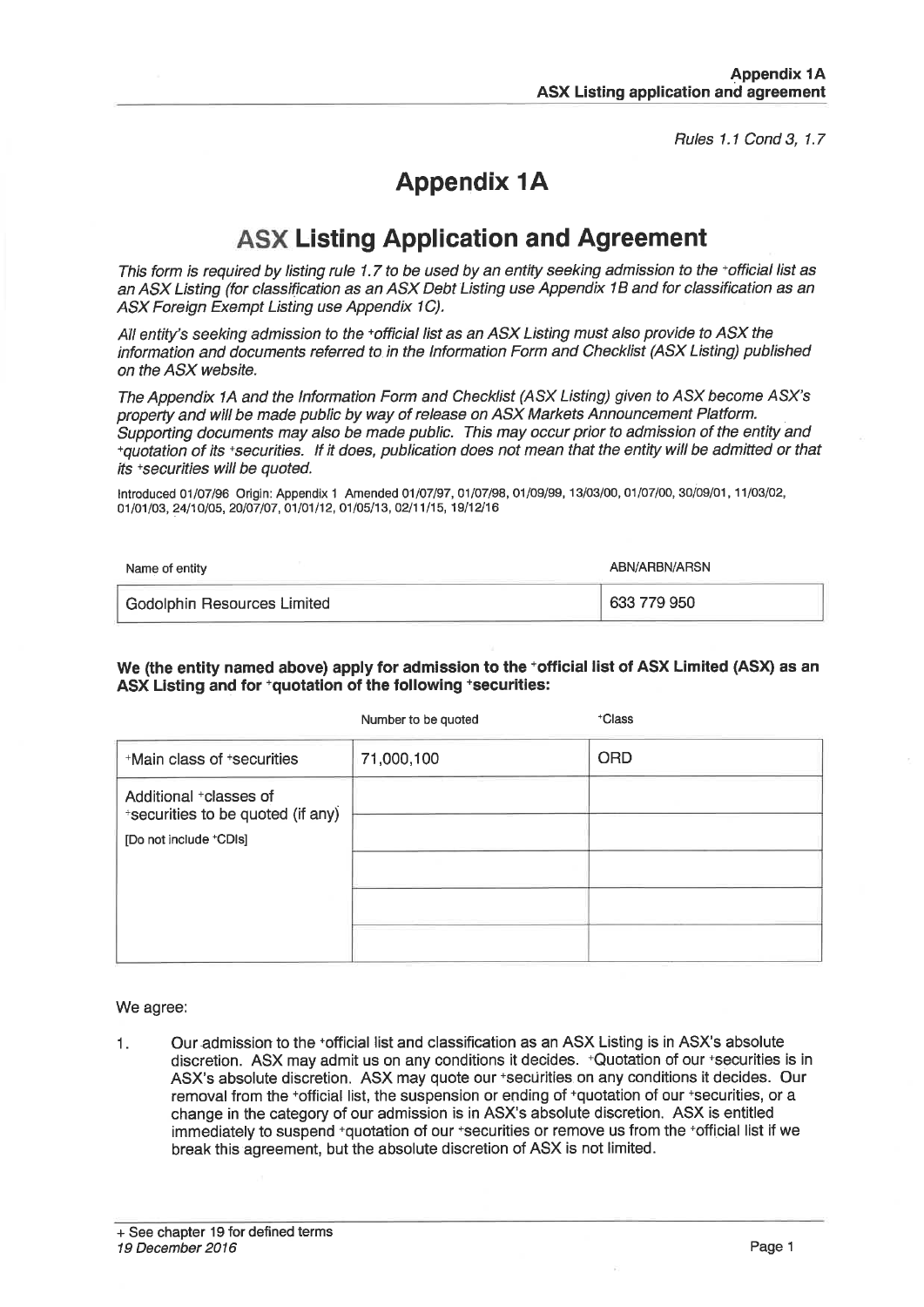- $2.$ We warrant the following to ASX:
	- The issue of the +securities to be quoted complies with the law and is not for an illegal purpose.
	- The +securities to be guoted comply with listing rule 2.1 and there is no reason why the +securities should not be granted +quotation.
	- An offer of the +securities for sale within 12 months after their issue will not require disclosure under section 707(3) or section 1012C(6) of the Corporations Act.

Note: An entity may need to obtain appropriate warranties from subscribers for the securities in order to be able to give this warranty

- Section 724 and section 1016E of the Corporations Act do not apply to any applications received by us in relation to any +securities to be quoted and that no-one has any right to return any \*securities to be quoted under sections 601MB(1), 737, 738, 992A, 992AA or 1016F of the Corporations Act at the time that we request that the +securities be quoted.
- If we are a trust, we warrant that no person has the right to return the +securities to be quoted under section 1019B of the Corporations Act at the time that we request that the +securities be quoted.
- We will indemnify ASX to the fullest extent permitted by law in respect of any claim, action or 3. expense arising from, or connected with, any breach of the warranties in this agreement.
- We give ASX the information and documents required by this form, including the information 4. and documents referred to in the Information Form and Checklist (ASX Listing) published on the ASX website. If any information or document is not available now, we will give it to ASX before +quotation of the +securities begins. We acknowledge that ASX is relying on the information and documents. We warrant that they are (or will be) true and complete.
- We will comply with the listing rules that are in force from time to time, even if \*quotation of our 5. \*securities is deferred, suspended or subject to a \*trading halt.
- 6. The listing rules are to be interpreted:
	- in accordance with their spirit, intention and purpose;
	- by looking beyond form to substance; and
	- in a way that best promotes the principles on which the listing rules are based.
- ASX has discretion to take no action in response to a breach of a listing rule. ASX may also  $7<sub>1</sub>$ waive a listing rule (except one that specifies that ASX will not waive it) either on our application or of its own accord on any conditions. ASX may at any time vary or revoke a decision on our application or of its own accord.
- A document given to ASX by an entity, or on its behalf, becomes and remains the property of 8. ASX to deal with as it wishes, including copying, storing in a retrieval system, transmitting to the public, and publishing any part of the document and permitting others to do so. The documents include a document given to ASX in support of the listing application or in compliance with the listing rules.
- In any proceedings, a copy or extract of any document or information given to ASX is of equal 9. validity in evidence as the original.
- We acknowledge that this application also operates as an application to the +approved CS  $10.$ facility for approval for the entity to act as an issuer under the operating rules of the +approved CS facility and:
	- In the case of an entity established in a jurisdiction whose laws have the effect that the entity's +securities cannot be registered or transferred under the operating rules of the +approved CS facility, to have CDIs issued over the entity's +securities and to have those +CDIs approved for participation in the +approved CS facility.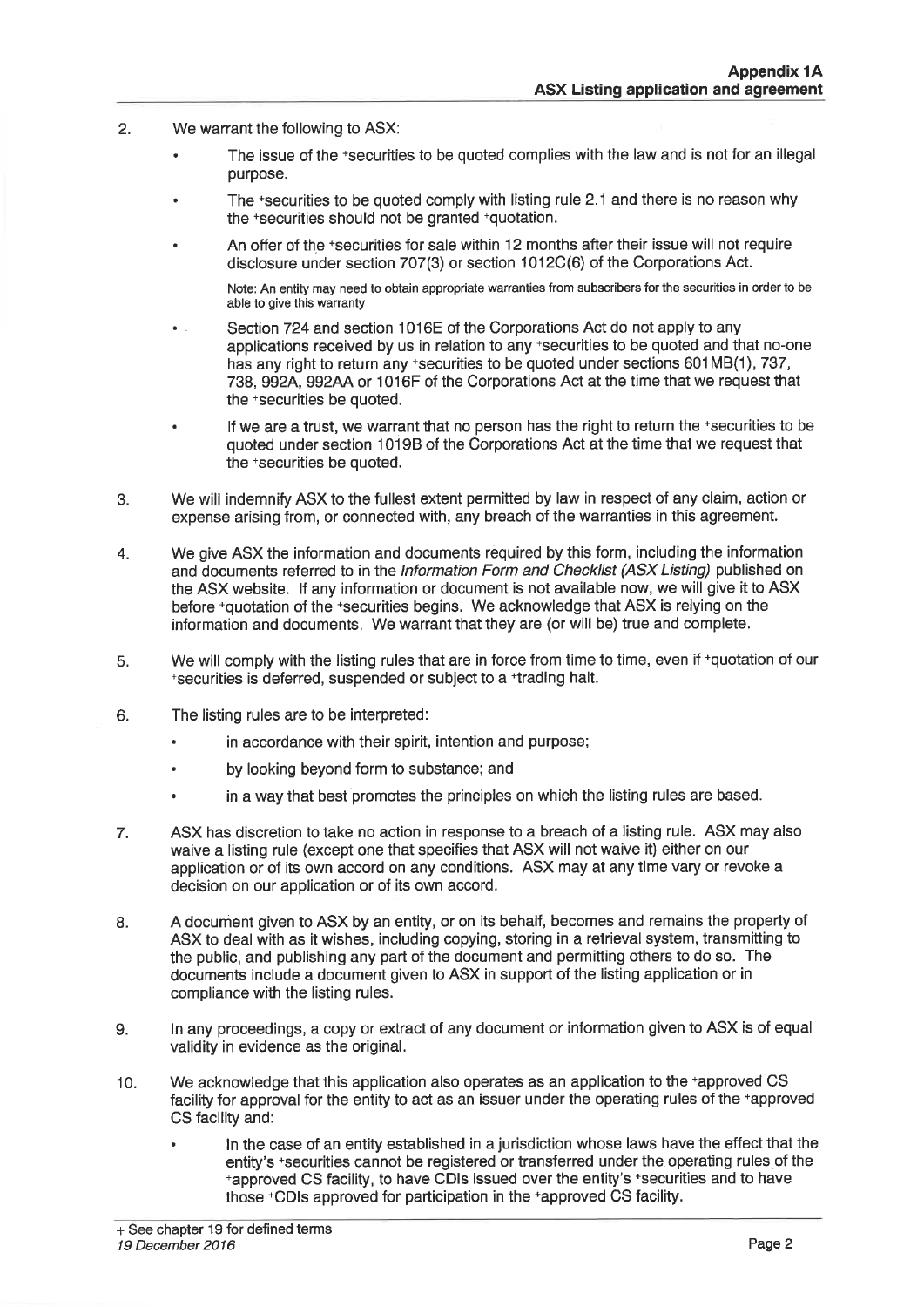- In all other cases, for the approval of the entity's +securities under those operating rules for participation in the +approved CS facility.
- Except in the case of an entity established in a jurisdiction whose laws have the effect that the  $11.$ entity's \*securities cannot be registered or transferred under the operating rules of the +approved CS facility:
	- The +approved CS facility is irrevocably authorised to establish and administer a subregister in respect of the +securities for which +quotation is sought.
	- We will satisfy the +technical and performance requirements of the +approved CS facility and meet any other requirements the +approved CS facility imposes in connection with the participation of our +securities in the +approved CS facility.
	- When \*securities are issued we will enter them in the \*approved CS facility's subregister holding of the applicant before they are quoted, if the applicant instructs us on the application form to do so.
- In the case of an entity established in a jurisdiction whose laws have the effect that the entity's  $12.$ +securities cannot be registered or transferred under the operating rules of the +approved CS facility:
	- We appoint CHESS Depositary Nominees Pty Ltd (CDN) to act as the depositary nominee in respect of any +CDIs issued over the +securities for which +quotation is sought and acknowledge the indemnity given by us to CDN as the depositary nominee, and accept the power of attorney given to us by CDN as the depositary nominee, under the operating rules of the +approved CS facility.
	- The +approved CS facility is irrevocably authorised to establish and administer a subregister in respect of +CDIs over the +securities for which +quotation is sought.
	- We will satisfy the +technical and performance requirements of the +approved CS facility and meet any other requirements the +approved CS facility imposes in connection with the participation of our +CDIs in the +approved CS facility.
	- When +CDIs are issued we will enter them in the +approved CS facility's subregister holding of the applicant before the +securities they are over are quoted, if the applicant instructs us on the application form to do so.
	- We will make sure that +CDIs are issued over +securities if the holder of quoted \*securities asks for \*CDIs.

 $111/2019$ Dated:

Executed as a deed:

**Executed by Godolphin Resources** Limited (ACN 633 779 950) in accordance with section 127 of the Corporations Act 2001 (Cth):

**Signature of Director** 

BUCHHORN

Name of Director in full

 $ell$ 

nature of Secretary/other-Director

 $RS$   $MIDOL$ 

Name of Secretary/other Director in full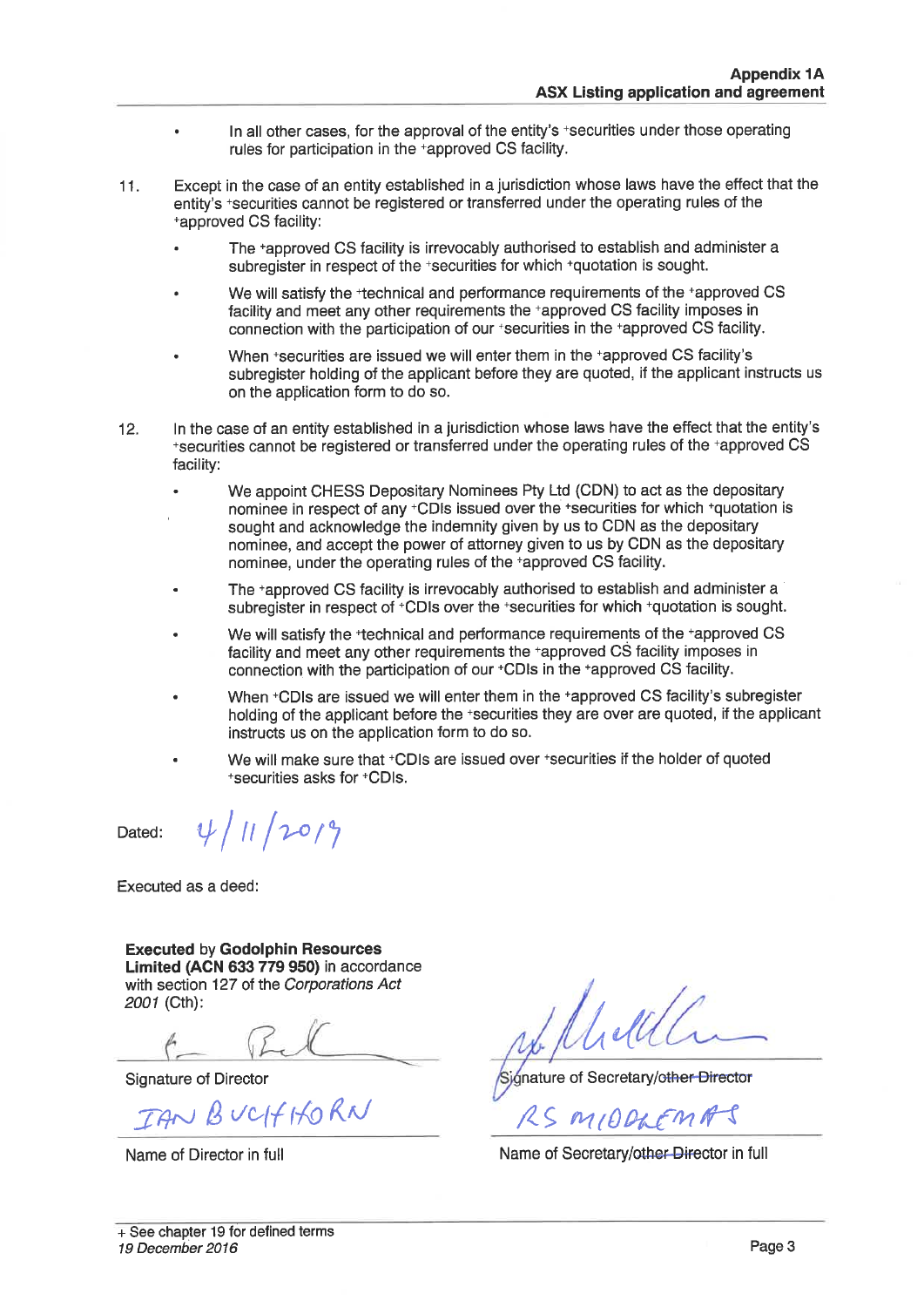You must complete, date and sign this agreement so that it takes effect as a deed. If the entity is an Australian company, the signatures of a director and a director/company secretary will be required. If the entity is an outside Australia, execution will have to comply with requirements for a deed in both the place of establishment of the entity and<br>in Australia. If this agreement is signed under a power of attorney, please attach a copy o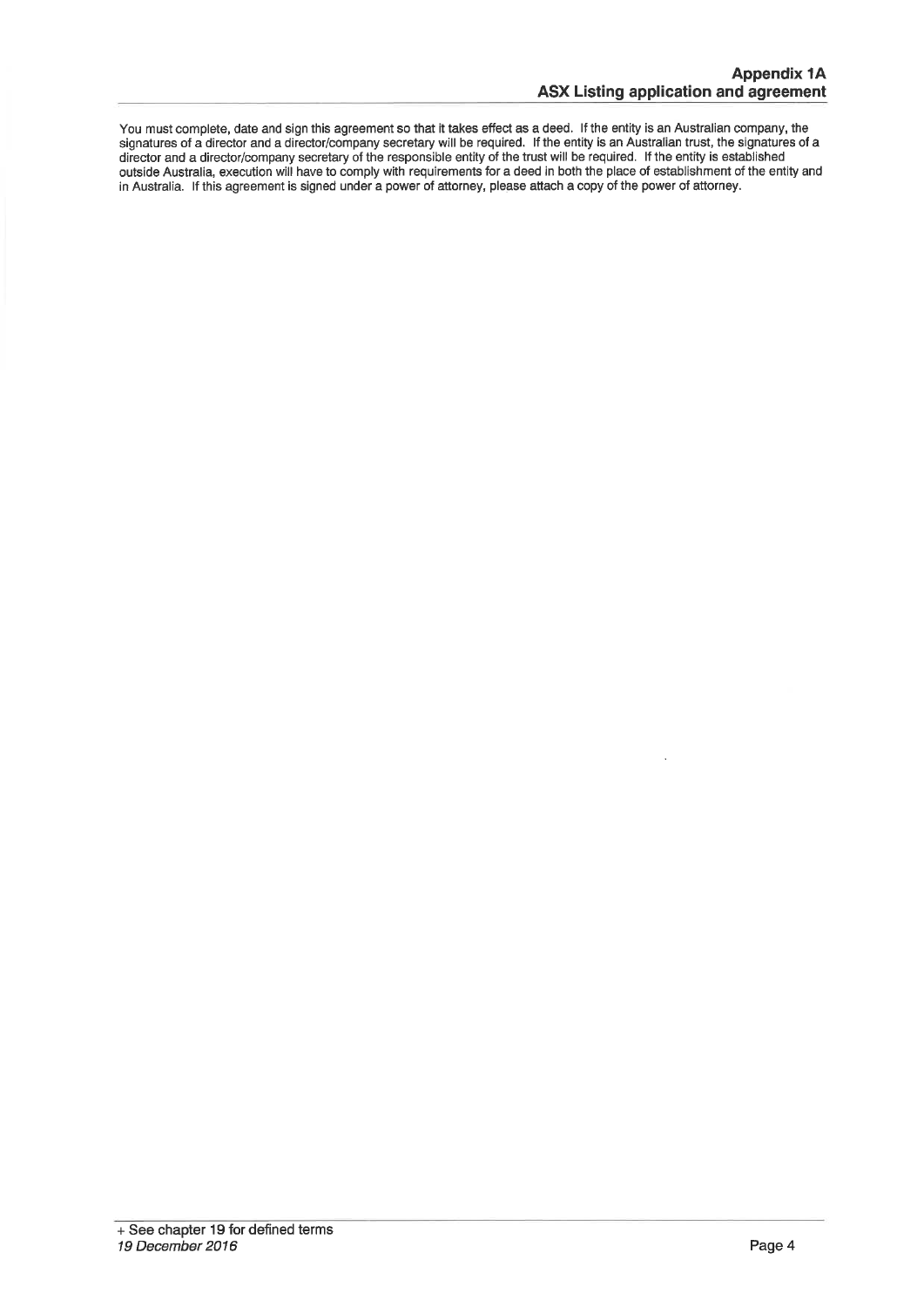# **Information Form and Checklist**

## **(ASX Listing)**

| Name of entity                     | ABN/ARBN/ARSN |
|------------------------------------|---------------|
| <b>Godolphin Resources Limited</b> | 633 779 950   |

### **We (the entity named above) supply the following information and documents to support our application for admission to the official list of ASX Limited (ASX) as an ASX Listing.**

*Note: the entity warrants in its Appendix 1A ASX Listing Application and Agreement that the information and documents referred to in this Information Form and Checklist are (or will be) true and complete and indemnifies ASX to the fullest extent permitted by law in respect of any claim, action or expense arising from, or connected with, any breach of that warranty.*

*Any Annexures to this Information Form and Checklist form part of the Information Form and Checklist and are covered by the warranty referred to above.*

*Terms used in this Information Form and Checklist and in any Annexures have the same meaning as in the ASX Listing Rules.*

# **Part 1 – Key Information**

*Instructions: please complete each applicable item below. If an item is not applicable, please mark it as "N/A".*

### **All entities – corporate details**<sup>1</sup>

| Place of incorporation or<br>establishment                                 | New South Wales                                 |
|----------------------------------------------------------------------------|-------------------------------------------------|
| Date of incorporation or<br>establishment                                  | 19 June 2019                                    |
| Legislation under which incorporated<br>or established                     | Corporations Act 2001 (Cth)                     |
| Address of registered office in place<br>of incorporation or establishment | Suite 2, 45 Ord Street<br>West Perth<br>WA 6005 |
| Main business activity                                                     | Mineral exploration                             |
| Country where main business activity<br>is mostly carried on               | Australia                                       |
| Other exchanges on which the entity<br>is listed                           | Nil                                             |
| Street address of principal<br>administrative office                       | Suite 2, 45 Ord Street<br>West Perth<br>WA 6005 |

<sup>1</sup> 1 If the entity applying for admission to the official list is a stapled structure, please provide these details for each entity comprising the stapled structure.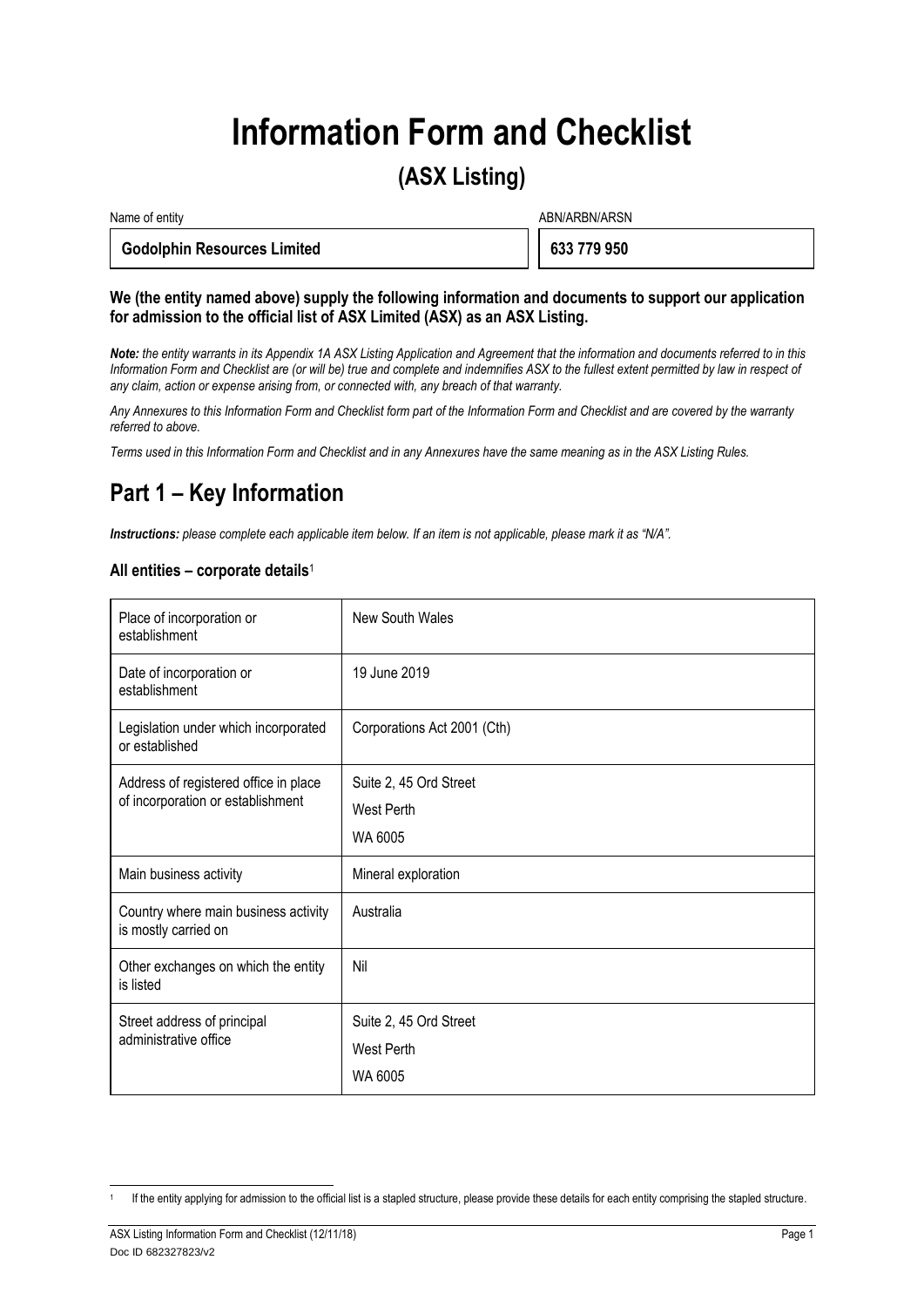| Postal address of principal<br>administrative office   | Suite 2, 45 Ord Street<br>West Perth<br>WA 6005 |
|--------------------------------------------------------|-------------------------------------------------|
| Telephone number of principal<br>administrative office | + 61 8 6244 5136                                |
| E-mail address for investor enquiries                  | info@godolphinresources.com.au                  |
| Website URL                                            | www.godolphinresources.com.au                   |

### **All entities – management details**<sup>2</sup>

| Full name and title of CEO/managing<br>director                                                 | David Greenwood                                                                  |
|-------------------------------------------------------------------------------------------------|----------------------------------------------------------------------------------|
| Email address of CEO/managing<br>director                                                       | dgreenwood@godolphinresources.com.au                                             |
| Full name and title of CFO                                                                      | N/A                                                                              |
| Email address of CFO                                                                            | N/A                                                                              |
| Full name and title of chairperson of<br>directors                                              | Mark Sykes- Non-Executive Chairman                                               |
| Full names of all existing directors                                                            | Ian Buchhorn - Non-Executive Director<br>Andrew Stewart - Non-Executive Director |
| Full names of any persons proposed<br>to be appointed as additional or<br>replacement directors | N/A                                                                              |
| Full name and title of company<br>secretary                                                     | Sam Middlemas                                                                    |

## **All entities – ASX compliance contact details**<sup>3</sup>

| Full name and title of ASX contact(s)      | Sam Middlemas - Company Secretary               |
|--------------------------------------------|-------------------------------------------------|
| Business address of ASX contact(s)         | Suite 2, 45 Ord Street<br>West Perth<br>WA 6005 |
| Business phone number of ASX<br>contact(s) | +61862445136                                    |
| Mobile phone number of ASX<br>contact(s)   | 0419 936 040                                    |

 $\frac{1}{2}$ If the entity applying for admission to the official list is a trust, enter the management details for the responsible entity of the trust.

<sup>&</sup>lt;sup>3</sup> Under Listing Rule 1.1 Condition 13, a listed entity must appoint a person responsible for communication with ASX on listing rule matters. You can appoint more than one person to cater for situations where the primary nominated contact is not available.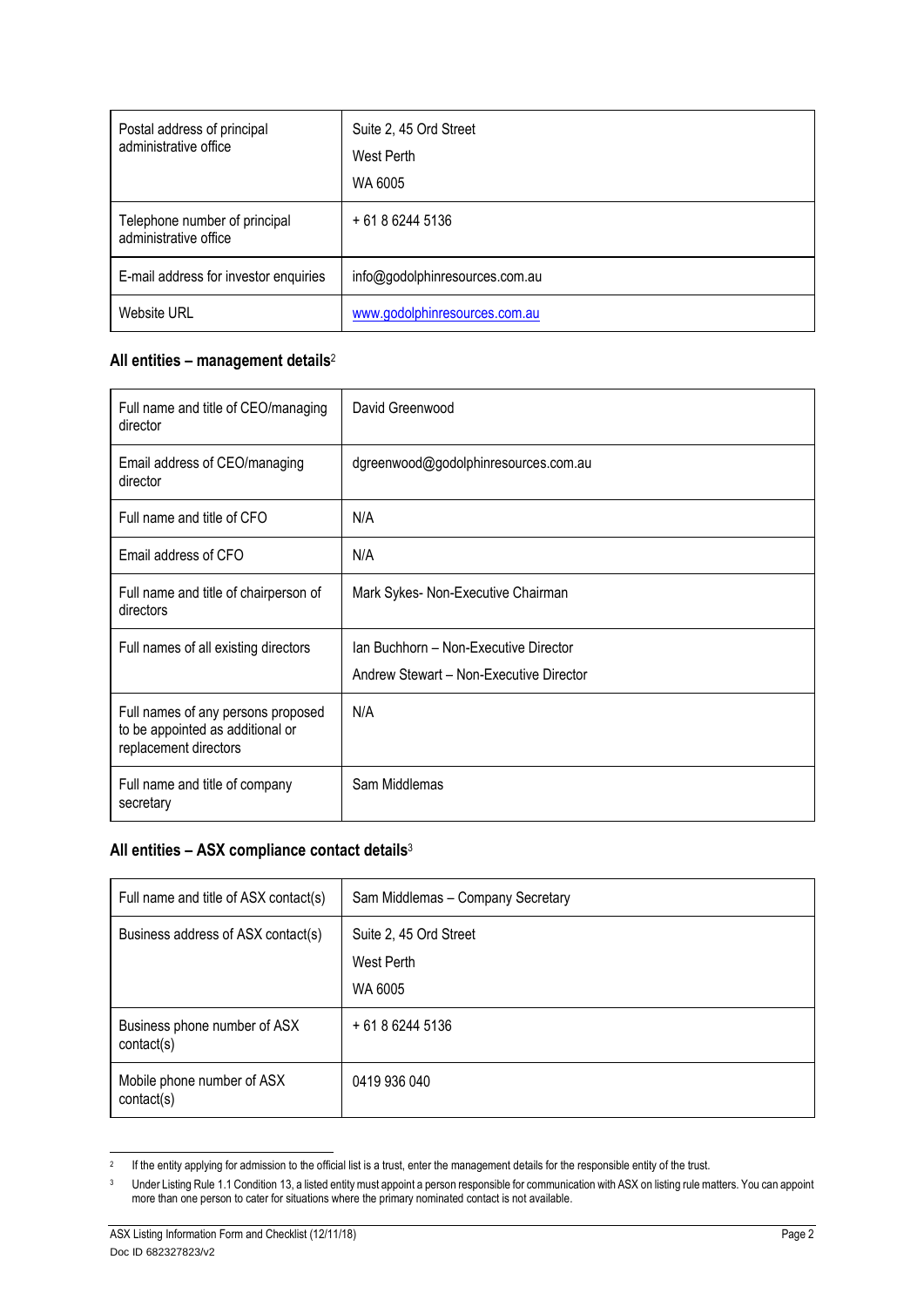### **All entities – investor relations contact details**

| Full name and title of person<br>responsible for investor relations   | N/A |
|-----------------------------------------------------------------------|-----|
| Email address of person responsible<br>for investor relations         | N/A |
| Business phone number of person<br>responsible for investor relations | N/A |

### **All entities – auditor details**<sup>4</sup>

| Full name of auditor | Butler Settineri (Audit) Pty Ltd |
|----------------------|----------------------------------|
|----------------------|----------------------------------|

### **All entities – registry details**<sup>5</sup>

| Name of securities registry                                  | Automic Pty Ltd                                                          |
|--------------------------------------------------------------|--------------------------------------------------------------------------|
| Address of securities registry                               | Level 2, 267 St Georges Terrace<br>Perth WA 6000                         |
| Phone number of securities registry                          | (within Australia): 1300 288 664<br>(outside Australia): +61 2 9698 5414 |
| Fax number of securities registry                            | N/A                                                                      |
| Email address of securities registry                         | hello@automicgroup.com.au                                                |
| Type of subregisters the entity will<br>operate <sup>6</sup> | CHESS and issuer sponsored                                               |

### **All entities – key dates**

| Annual balance date                                                                            | 30 June                                                                                                                                                      |
|------------------------------------------------------------------------------------------------|--------------------------------------------------------------------------------------------------------------------------------------------------------------|
| Month in which annual meeting is<br>usually held (or intended to be held)7                     | November                                                                                                                                                     |
| Months in which dividends or<br>distributions are usually paid (or are<br>intended to be paid) | The Company does not expect to pay dividends in the near future as its focus<br>will be primarily be on exploration of the Projects and future acquisitions. |

<sup>-&</sup>lt;br>4 In certain cases, ASX may require the applicant to provide information about the qualifications and experience of its auditor for release to the market before quotation commences (see Guidance Note 1 section 2.10).

<sup>5</sup> If the entity has different registries for different classes of securities, please indicate clearly which registry details apply to which class of securities.

<sup>6</sup> Example: CHESS and issuer sponsored subregisters (see Guidance Note 1 section 3.20).

<sup>&</sup>lt;sup>7</sup> May not apply to some trusts.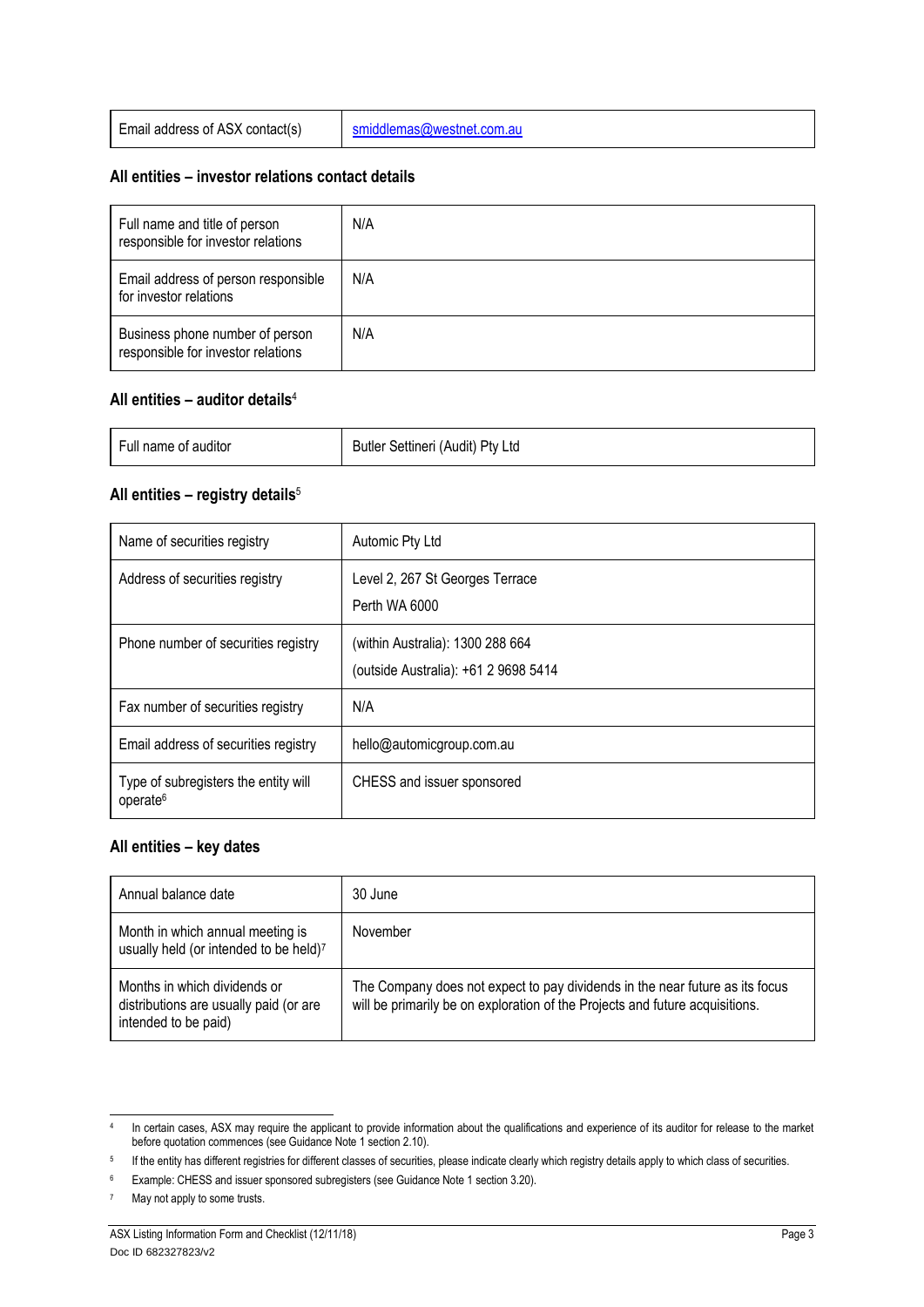### **Trusts – additional details**

| Name of responsible entity                                        | N/A |
|-------------------------------------------------------------------|-----|
| Full names of the members of the<br>compliance committee (if any) | N/A |

### **Entities incorporated or established outside Australia – additional details**

| Name and address of the entity's<br>Australian agent for service of<br>process | N/A |
|--------------------------------------------------------------------------------|-----|
| Address of registered office in<br>Australia (if any)                          | N/A |

## **Entities listed or to be listed on another exchange or exchanges**

| Name of the other exchange(s) where<br>the entity is or proposes to be listed  | N/A |
|--------------------------------------------------------------------------------|-----|
| Is the ASX listing intended to be the<br>entity's primary or secondary listing | N/A |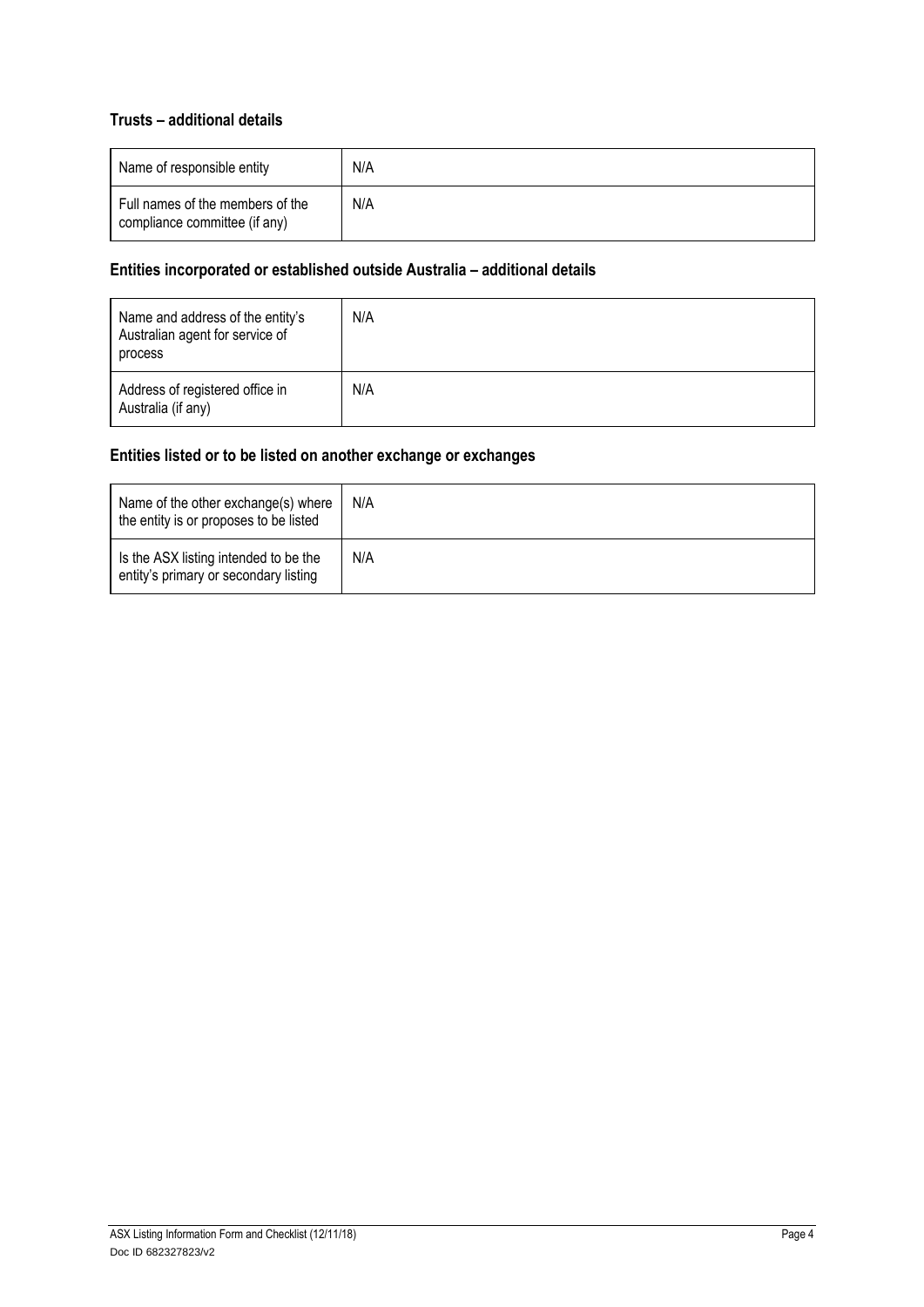## **Part 2 – Checklist Confirming Compliance with Admission Requirements**

*Instructions: please indicate in the "Location/Confirmation" column for each item below and in any Annexures where the information or document referred to in that item is to be found (eg in the case of information, the specific page reference in the Offer Document where that information is located or, in the case of a document, the folder tab number where that document is located). If the item asks for confirmation of a matter, you may simply enter "Confirmed"" in the "Location/Confirmation" column. If an item is not applicable, please mark it as "N/A".*

*In this regard, it will greatly assist ASX and speed up its review of the application if the various documents referred to in this Checklist and any Annexures (other than the 5 copies of the applicant's Offer Document referred to in item [4\)](#page-8-0) are provided in a folder separated by numbered tabs and if the entity's constitution and copies of all material contracts are provided both in hard copy and in electronic format.*

*Note that completion of this Checklist and any Annexures is not to be taken to represent that the entity is necessarily in full or substantial compliance with the ASX Listing Rules or that ASX will admit the entity to its official list. Admission to the official list is in ASX's absolute discretion and ASX may refuse admission without giving any reasons (see Listing Rule 1.19).*

*A reference in this Checklist and in any Annexures to the "Offer Document" means the listing prospectus, product disclosure statement or information memorandum lodged by the applicant with ASX pursuant to Listing Rule 1.1 Condition 3.*

*If the applicant lodges a supplementary or replacement prospectus, product disclosure statement or information memorandum with ASX, ASX may require it to update this Checklist and any Annexures by reference to that document.*

### **All entities – key supporting documents**

- N° Item
- 1. A copy of the entity's certificate of incorporation, certificate of registration or other evidence of status (including any change of name)

2. A copy of the entity's constitution (Listing Rule 1.1 Condition  $2)^8$ 

Location/Confirmation Tab 1

Tab 2

- 3. Either:
	- (a) confirmation that the entity's constitution includes the provisions of Appendix 15A or Appendix 15B (as applicable); or
	- (b) a completed checklist that the constitution complies with the Listing Rules (Listing Rule 1.1 Condition 2)<sup>9</sup>
- <span id="page-8-0"></span>4. An electronic version and 5 copies of the Offer Document, as lodged with ASIC (Listing Rule 1.1 Condition 3)
- 5. Where in the Offer Document is the prominent statement that ASX takes no responsibility for the contents of the Offer Document (Listing Rule 1.1 Condition 3)?
- 6. Original executed ASX Online agreement confirming that documents may be given to ASX and authenticated electronically (Listing Rule 1.1 Condition 14)<sup>10</sup>
- 7. If the entity's corporate governance statement<sup>11</sup> is included in its Offer Document, the page reference where it is included. Otherwise, a copy of the entity's corporate governance statement (Listing Rule 1.1 Condition 16)

Confirmed.

To be provided

Important Information section of the **Prospectus** 

Tab 3

Tab 4

j 8 It will assist ASX if the copy of the constitution is provided both in hard copy and in electronic format.

An electronic copy of the checklist is available from the ASX Compliance Downloads page on ASX's website.

<sup>10</sup> An electronic copy of the *ASX Online Agreement* is available from the ASX Compliance Downloads page on ASX's website.

<sup>11</sup> The entity's "corporate governance statement" is the statement disclosing the extent to which the entity will follow, as at the date of its admission to the official list, the recommendations set by the ASX Corporate Governance Council. If the entity does not intend to follow all the recommendations on its admission to the official list, the entity must separately identify each recommendation that will not be followed and state its reasons for not following the recommendation and what (if any) alternative governance practices it intends to adopt in lieu of the recommendation.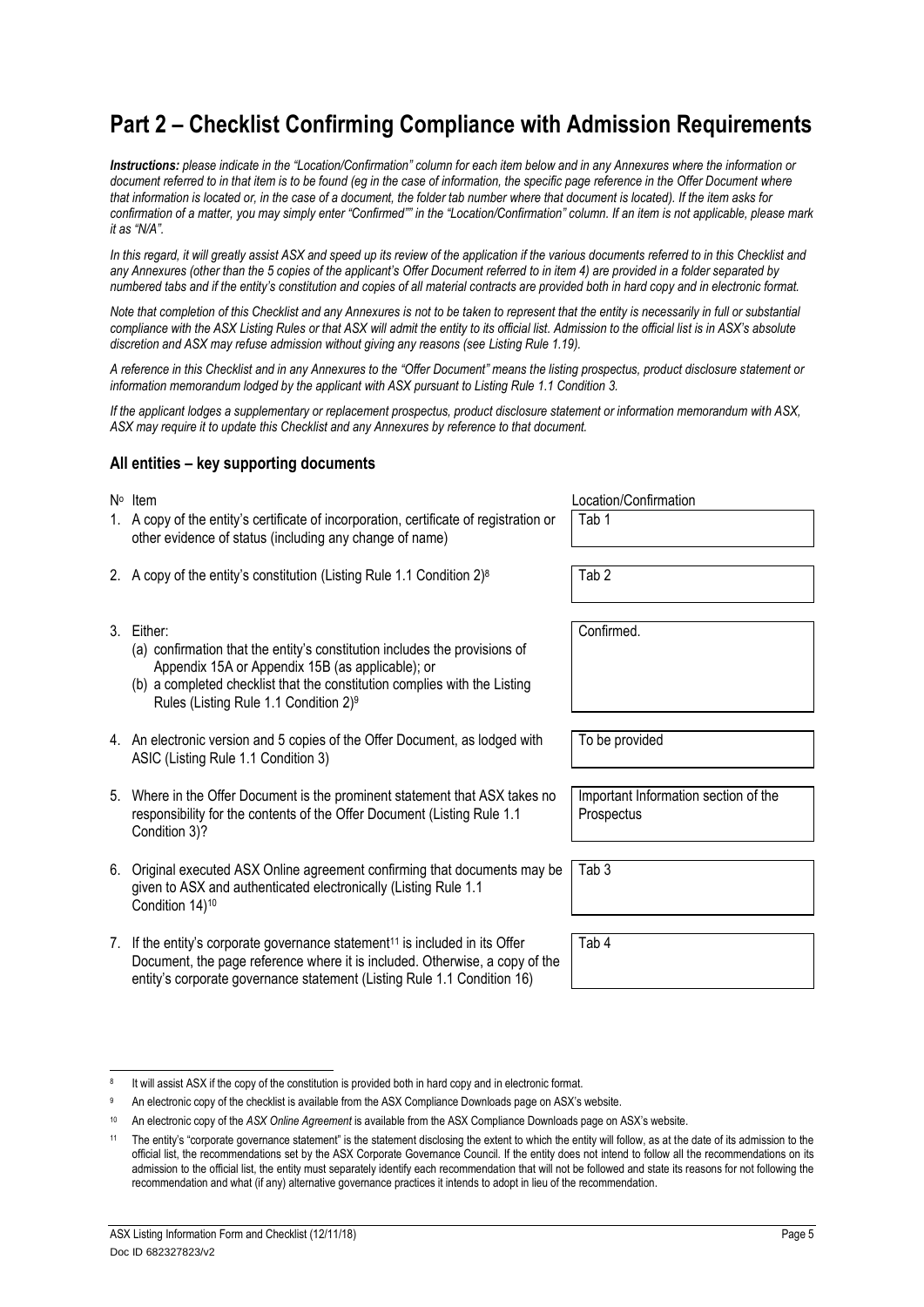j

<sup>14</sup> See note [13](#page-9-1) above.

<sup>17</sup> See note [15](#page-9-5) above. 18 See note [16](#page-9-6) above.

responsible entity of the trust.

character under Listing Rule 1 Condition 20.

<span id="page-9-1"></span>relation to composition and operation of the audit committee (Listing Rule 1.1 Condition 17)? Rule 1.1 Condition 18) N/A Tab 5 Mark Sykes - Australia Ian Buchhorn - Australia Andrew Stewart – Australia, Mongolia and Indonesia David Greenwood - Australia N/A Tab 6 concealment of material facts or breach of their duties as an officer of an entity; or Tab 6- Andrew Stewart's to be provided

<sup>12</sup> If the entity is unsure whether they will be included in the S & P All Ordinaries Index on admission to the official list, they should contact ASX or S & P. 13 If the entity is unsure whether they will be included in the S & P / ASX 300 Index on admission to the official list, they should contact ASX or S & P.

<sup>15</sup> If the entity applying for admission to the official list is a trust, references in items [12,](#page-9-2) [14,](#page-9-0) [15,](#page-9-3) [16](#page-10-0) an[d 17](#page-10-1) to a relevant officer mean a relevant officer of the

<sup>16</sup> The information referred to in items [12,](#page-9-2) [13,](#page-9-4) [14,](#page-9-0) [15,](#page-9-3) [16](#page-10-0) an[d 17](#page-10-1) is required so that ASX can be satisfied that the relevant officers are of good fame and

- N<sup>o</sup> Item 8. If the entity will be included in the S & P All Ordinaries Index on admission to the official list,<sup>12</sup> where in its Offer Document does it state that it will have an audit committee (Listing Rule 1.1 Condition 17)?
- 9. If the entity will be included in the S & P / ASX 300 Index on admission to the official list,<sup>13</sup> where in its Offer Document does it state that it will comply with the recommendations set by the ASX Corporate Governance Council in
- 10. If the entity will be included in the S & P / ASX 300 Index on admission to the official list,<sup>14</sup> where in its Offer Document does it state that it will have a remuneration committee comprised solely of non-executive directors (Listing
- 11. If the entity's trading policy is included in its Offer Document, the page reference where it is included. Otherwise, a copy of the entity's trading policy (Listing Rule 1.1 Condition 19)
- <span id="page-9-5"></span><span id="page-9-2"></span>12. For each director or proposed director and the CEO or proposed CEO (together "relevant officers") of the entity, <sup>15</sup> a list of the countries in which they have resided over the past 10 years (Listing Rule 1.1 Condition 20 and Guidance Note 1 section 3.19) 16
- <span id="page-9-6"></span><span id="page-9-4"></span>13. For each relevant officer, <sup>17</sup> any other name which they have used or by which they have been known over the past 10 years (Listing Rule 1.1) Condition 20 and Guidance Note 1 section 3.19)<sup>18</sup>
- <span id="page-9-0"></span>14. For each relevant officer who is or has in the past 10 years been a resident of Australia, an original or certified true copy of a national criminal history check obtained from the Australian Federal Police, a State or Territory police service or a broker accredited by the Australian Criminal Intelligence Commission which is not more than 12 months old (Listing Rule 1.1 Condition 20 and Guidance Note 1 section 3.19)
- <span id="page-9-3"></span>15. For each relevant officer who is or has in the past 10 years been a resident of a country other than Australia, an original or certified true copy of an equivalent national criminal history check to that mentioned in item [14](#page-9-0) above for each country in which the officer has resided over the past 10 years (in English or together with a certified English translation) which is not more than 12 months old or, if such a check is not available in any such country, a statutory declaration from the officer confirming that fact and that he or she has not been convicted in that country of:
	- (a) any criminal offence involving fraud, dishonesty, misrepresentation,

Location/Confirmation N/A

N/A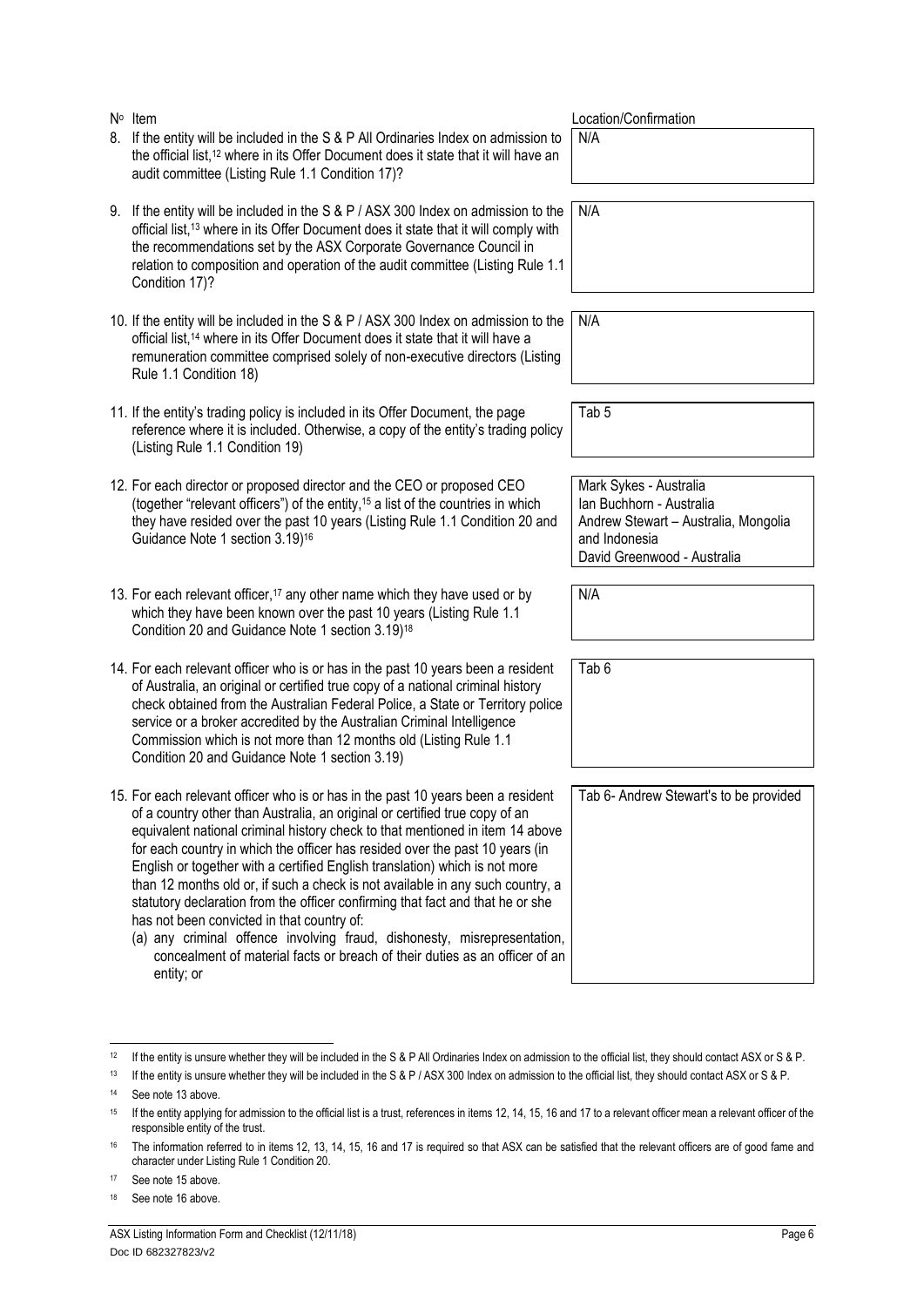<span id="page-10-1"></span><span id="page-10-0"></span>

| $N^{\circ}$ Item                                                                                                                                                                                                                                                                                                                                                                                                                                                                                                                                                                                                                                                                                                                                                                                                                                                                                                                                                                                                                                                                                                                                                                                                                                                                                                                                                                                                                                                                                                                                                                                                                                                                                                                                                                                                                                                                                                                                                                                                                                                                                                                                 | Location/Confirmation                  |
|--------------------------------------------------------------------------------------------------------------------------------------------------------------------------------------------------------------------------------------------------------------------------------------------------------------------------------------------------------------------------------------------------------------------------------------------------------------------------------------------------------------------------------------------------------------------------------------------------------------------------------------------------------------------------------------------------------------------------------------------------------------------------------------------------------------------------------------------------------------------------------------------------------------------------------------------------------------------------------------------------------------------------------------------------------------------------------------------------------------------------------------------------------------------------------------------------------------------------------------------------------------------------------------------------------------------------------------------------------------------------------------------------------------------------------------------------------------------------------------------------------------------------------------------------------------------------------------------------------------------------------------------------------------------------------------------------------------------------------------------------------------------------------------------------------------------------------------------------------------------------------------------------------------------------------------------------------------------------------------------------------------------------------------------------------------------------------------------------------------------------------------------------|----------------------------------------|
| (b) any other criminal offence which at the time carried a maximum term of<br>imprisonment of five years or more (regardless of the period, if any, for<br>which he or she was sentenced),<br>or, if that is not the case, a statement to that effect and a detailed<br>explanation of the circumstances involved (Listing Rule 1.1 Condition 20 and<br>Guidance Note 1 section 3.19)                                                                                                                                                                                                                                                                                                                                                                                                                                                                                                                                                                                                                                                                                                                                                                                                                                                                                                                                                                                                                                                                                                                                                                                                                                                                                                                                                                                                                                                                                                                                                                                                                                                                                                                                                            |                                        |
| 16. For each relevant officer who is or has in the past 10 years been a resident<br>of Australia, an original or certified true copy of a search of the Australian<br>Financial Security Authority National Personal Insolvency Index which is not<br>more than 12 months old (Listing Rule 1.1 Condition 20 and Guidance<br>Note 1 section 3.19)                                                                                                                                                                                                                                                                                                                                                                                                                                                                                                                                                                                                                                                                                                                                                                                                                                                                                                                                                                                                                                                                                                                                                                                                                                                                                                                                                                                                                                                                                                                                                                                                                                                                                                                                                                                                | Tab <sub>7</sub>                       |
| 17. For each relevant officer who is or has in the past 10 years been a resident<br>of a country other than Australia, an original or certified true copy of an<br>equivalent national bankruptcy check to that mentioned in item 16 above for<br>each country in which the officer has resided over the past 10 years (in<br>English or together with a certified English translation) which is not more<br>than 12 months old or if such a check is not available in any such country, a<br>statutory declaration from the officer confirming that fact and that he or she<br>has not been declared a bankrupt or been an insolvent under administration<br>in that country or, if that is not the case, a statement to that effect and a<br>detailed explanation of the circumstances involved (Listing Rule 1.1<br>Condition 20 and Guidance Note 1 section 3.19)                                                                                                                                                                                                                                                                                                                                                                                                                                                                                                                                                                                                                                                                                                                                                                                                                                                                                                                                                                                                                                                                                                                                                                                                                                                                            | Tab 7- Andrew Stewart's to be provided |
| 18. A statutory declaration from each relevant officer confirming that:<br>(a) the officer has not been the subject of any criminal or civil penalty<br>proceedings or other enforcement action by any government agency in<br>which he or she was found to have engaged in behaviour involving fraud,<br>dishonesty, misrepresentation, concealment of material facts or breach of<br>duty;<br>(b) the officer has not been refused membership of, or had their membership<br>suspended or cancelled by, any professional body on the ground that he<br>or she has engaged in behaviour involving fraud, dishonesty,<br>misrepresentation, concealment of material facts or breach of duty;<br>(c) the officer has not been the subject of any disciplinary action (including<br>any censure, monetary penalty or banning order) by a securities exchange<br>or other authority responsible for regulating securities markets for failure<br>to comply with his or her obligations as an officer of a listed entity;<br>(d) no listed entity of which he or she was an officer (or, in the case of a listed<br>trust, in respect of which he or she was an officer of the responsible entity)<br>at the time of the relevant conduct has been the subject of any disciplinary<br>action (including any censure, monetary penalty, suspension of trading or<br>termination of listing) by a securities exchange or other authority<br>responsible for regulating securities markets for failure to comply with its<br>obligations under the Listing Rules applicable to that entity; and<br>(e) the officer is not aware of any pending or threatened investigation or<br>enquiry by a government agency, professional body, securities exchange<br>or other authority responsible for regulating securities markets that could<br>lead to proceedings or action of the type described in (a), (b), (c) or (d)<br>above,<br>or, if the officer is not able to give such confirmation, a statement to that effect<br>and a detailed explanation of the circumstances involved (Listing Rule 1.1<br>Condition 20 and Guidance Note 1 section 3.19) | Tab 8- Andrew Stewart's to be provided |
| 19. A specimen certificate/holding statement for each class of securities to be<br>quoted or a specimen holding statement for CDIs (as applicable)                                                                                                                                                                                                                                                                                                                                                                                                                                                                                                                                                                                                                                                                                                                                                                                                                                                                                                                                                                                                                                                                                                                                                                                                                                                                                                                                                                                                                                                                                                                                                                                                                                                                                                                                                                                                                                                                                                                                                                                               | Tab <sub>9</sub>                       |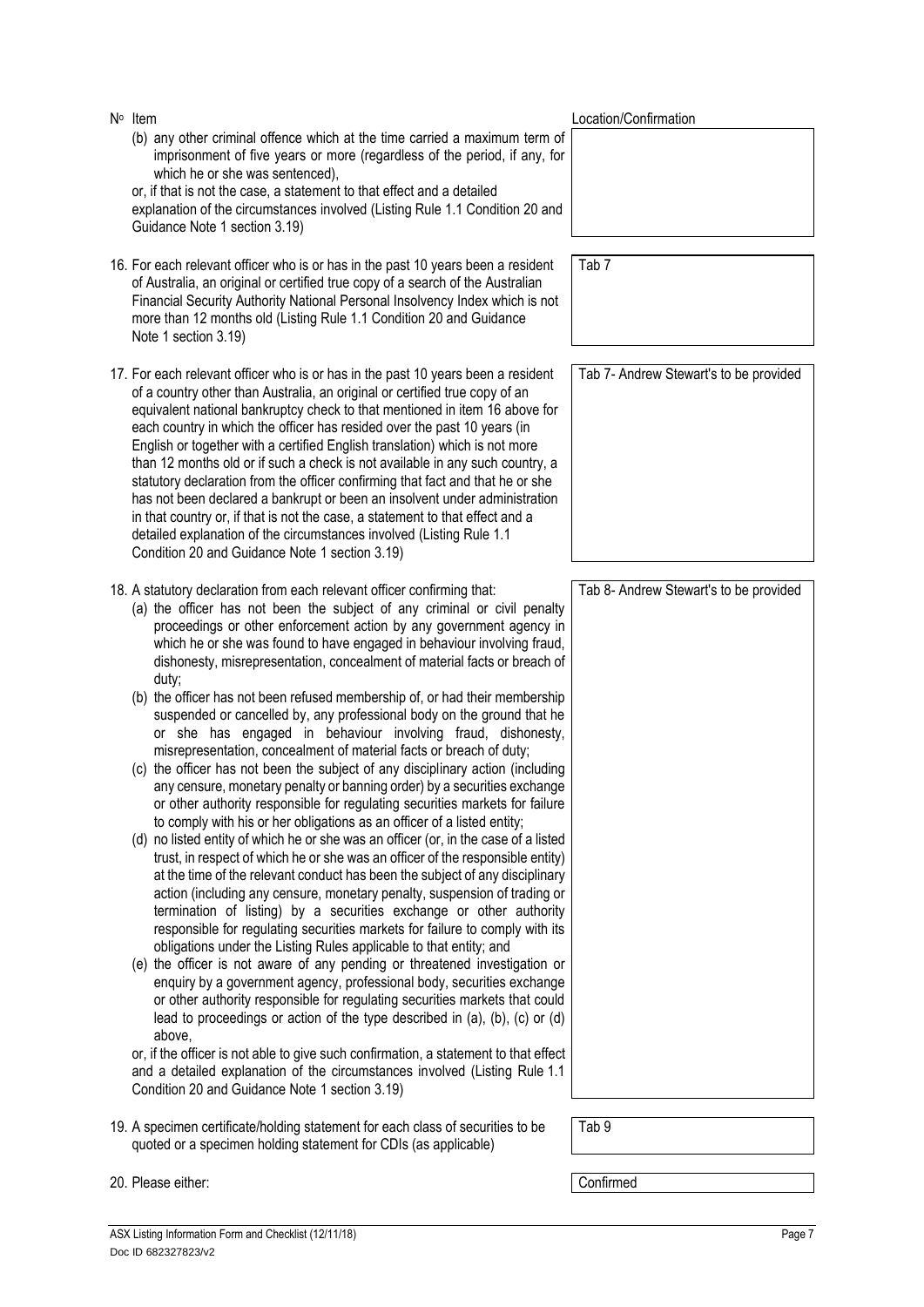#### N<sup>o</sup> Item

- (a) enter "Confirmed" in the column to the right to confirm that the entity has not previously applied for, and been refused or withdrawn its application for, admission to the official list of another securities exchange, or
- (b) attach a statement explaining the circumstances and state the location of that statement
- 21. Please enter "Confirmed" in the column to the right to confirm that the entity has paid its initial listing fee<sup>19</sup>

### **All entities – group structure**

- 22. Where in the Offer Document is there a diagram showing the group structure of the entity, identifying (where applicable) each material child entity and the nature and location of the business activities it undertakes?
- 23. If the entity has child entities, where in the Offer Document is there a list of all material child entities stating, in each case, its name, where it is incorporated or established, the nature of its business and the entity's percentage holding in it?
- 24. If the entity has investments in associated entities for which it will apply equity accounting, where in the Offer Document is there a list of all associated entities stating, in each case, its name, where it is incorporated or established, the nature of its business and the entity's percentage holding in it?
- 25. If the entity has a material interest in a joint venture, where in the Offer Document is there a description of the joint venture agreement, including the parties to the agreement and their respective rights and obligations under the agreement?

### **All entities – capital structure**

- <span id="page-11-0"></span>26. Where in the Offer Document is there a table showing the existing and proposed capital structure of the entity, broken down as follows:
	- (a) the number and class of each equity security and each debt security currently on issue; and
	- (b) the number and class of each equity security and each debt security proposed to be issued between the date of this application and the date the entity is admitted to the official list; and
	- (c) the resulting total number of each class of equity security and debt security proposed to be on issue at the date the entity is admitted to the official list; and
	- (d) the number and class of each equity security proposed to be issued following admission in accordance with material contracts or agreements?

Bank: National Australia Bank Account Name: ASX Operations Pty Ltd BSB: 082 057 A/C: 494728375 Swift Code (Overseas Customers): NATAAU3202S Location/Confirmation

**Confirmed** 

Section 2.2 of the Prospectus

Section 2.2 of the Prospectus

N/A

N/A



j See Guidance Notes 15 and 15A for the fees payable on the application. You can also use the ASX online equity listing fees calculator: http://www.asx.com.au/prices/cost-listing.htm. Payment should be made either by cheque made payable to ASX Operations Pty Ltd or by electronic funds transfer to the following account:

If payment is made by electronic funds transfer, please email your remittance advice t[o ar@asx.com.au](mailto:ar@asx.com.au) or fax it to (612) 9227-0553, describing the payment as the "initial listing fee" and including the name of the entity applying for admission, the ASX home branch where the entity has lodged its application (ie Sydney, Melbourne or Perth) and the amount paid.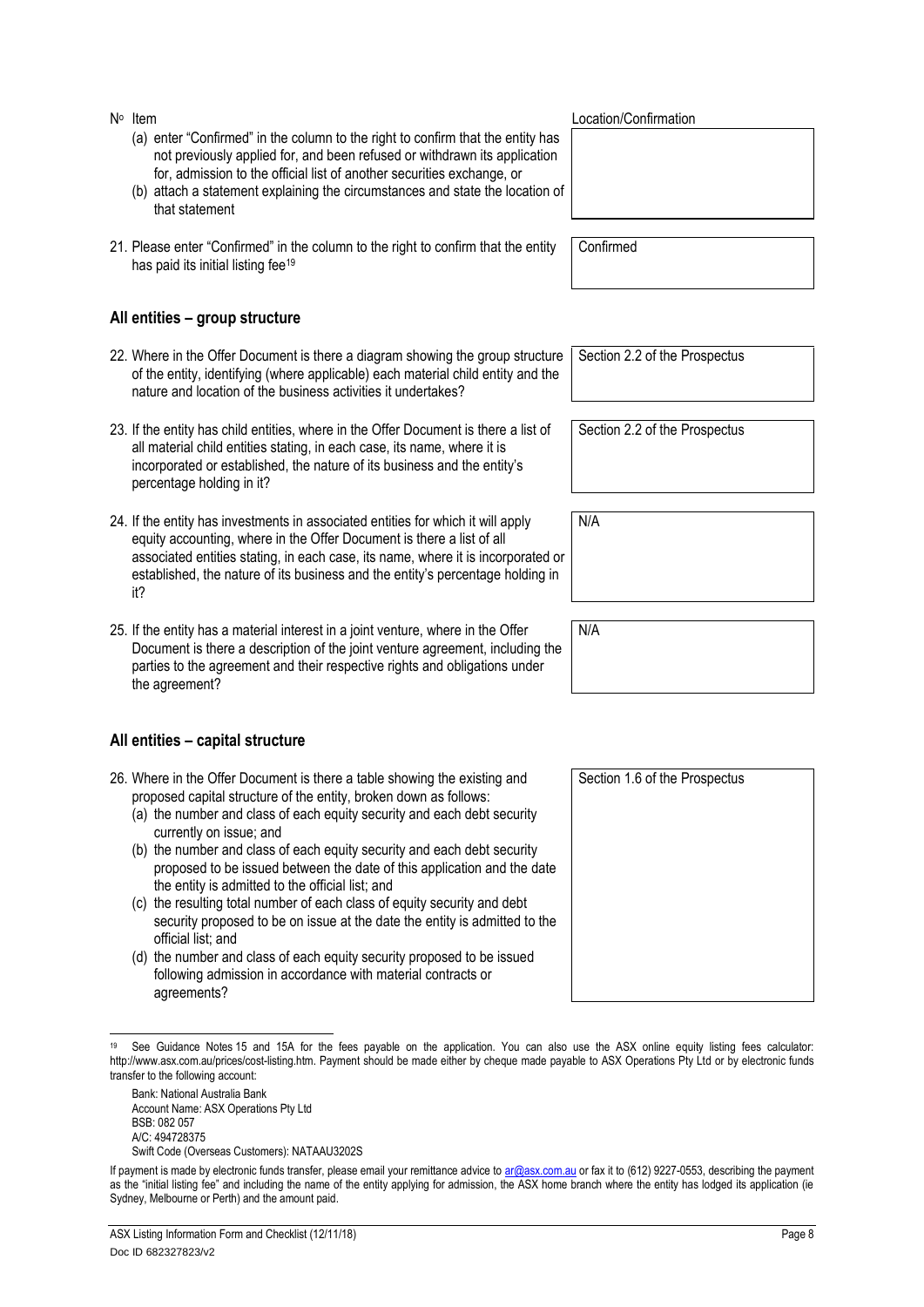| $N^{\circ}$ Item                                                                                                                                                                                                                                                                                                                                                                                                                                                                                                                                                                                                                                                                                                                                                                                                                                                                                                                                                                                                              | Location/Confirmation                                                            |
|-------------------------------------------------------------------------------------------------------------------------------------------------------------------------------------------------------------------------------------------------------------------------------------------------------------------------------------------------------------------------------------------------------------------------------------------------------------------------------------------------------------------------------------------------------------------------------------------------------------------------------------------------------------------------------------------------------------------------------------------------------------------------------------------------------------------------------------------------------------------------------------------------------------------------------------------------------------------------------------------------------------------------------|----------------------------------------------------------------------------------|
| Note: This applies whether the securities are to be quoted on ASX or not. If the entity is<br>proposing to issue a minimum, maximum or oversubscription number of securities, the table<br>should be presented to disclose each scenario.                                                                                                                                                                                                                                                                                                                                                                                                                                                                                                                                                                                                                                                                                                                                                                                     |                                                                                  |
| 27. If any of the securities referred to in the table mentioned in item 26 are not<br>ordinary securities, where in the Offer Document does it disclose the terms<br>applicable to those securities?<br>Note: This applies whether the securities are to be quoted on ASX or not.<br>For equity securities (other than options to acquire unissued securities or convertible debt<br>securities), this should state whether they are fully paid or partly paid; if they are partly paid, the<br>amount paid up and the amount owing per security; voting rights; rights to dividends or<br>distributions; and conversion terms (if applicable).<br>For options to acquire unissued securities, this should state the number outstanding, exercise<br>prices; exercise terms and expiry dates.<br>For debt securities or convertible debt securities, this should state their nominal or face value;<br>rate of interest; dates of payment of interest; date and terms of redemption; and conversion<br>terms (if applicable). | Sections 1.6 and 7.2 of the Prospectus                                           |
| 28. If the entity has granted, or proposes to grant, any rights to any person, or to<br>any class of persons (other than through the holding of securities referred to<br>in the table mentioned in item 26), to participate in an issue of the entity's<br>securities, where in the Offer Document are details of those rights set out?                                                                                                                                                                                                                                                                                                                                                                                                                                                                                                                                                                                                                                                                                      | N/A                                                                              |
| 29. Details of all issues of securities (in all classes) in the last 2 years and the<br>consideration received by the entity for such issues                                                                                                                                                                                                                                                                                                                                                                                                                                                                                                                                                                                                                                                                                                                                                                                                                                                                                  | Tab 10- Shares issued on incorporation<br>are only shares that have been issued. |
| 30. A copy of every prospectus, product disclosure statement or information<br>memorandum issued by the entity in connection with any issue of securities<br>(in all classes) in the last 2 years                                                                                                                                                                                                                                                                                                                                                                                                                                                                                                                                                                                                                                                                                                                                                                                                                             | N/A                                                                              |
| 31. Please either:<br>(a) enter "Confirmed" in the column to the right to confirm that the entity has<br>not undertaken a placement of securities in the last 2 years in which a<br>related party or their associates, <sup>20</sup> a promoter or their associates, or an<br>adviser involved in the offer or their associates, have participated, or<br>(b) attach a statement:<br>(1) explaining the circumstances of the placement;<br>(2) listing the names and addresses of the participants in the placement,<br>the number of securities they received in the placement and the<br>consideration they provided for those securities; and<br>(3) identifying the participants in the placement who are a related party<br>or associate of a related party, a promoter or associate of a<br>promoter, or an adviser or an associate of an adviser,<br>and state the location of that statement.                                                                                                                         | Confirmed                                                                        |
| 32. A copy of any court order in relation to a reorganisation of the entity's capital<br>in the last 2 years                                                                                                                                                                                                                                                                                                                                                                                                                                                                                                                                                                                                                                                                                                                                                                                                                                                                                                                  | N/A                                                                              |
| 33. Where in the Offer Document does it confirm that the entity's free float at the<br>time of listing will be not less than 20% (Listing Rule 1.1 Condition 7)?                                                                                                                                                                                                                                                                                                                                                                                                                                                                                                                                                                                                                                                                                                                                                                                                                                                              | Section 1.6 of the Prospectus                                                    |
| 34. Where in the Offer Document does it confirm that the issue/sale price of all<br>securities for which the entity seeks quotation is at least 20 cents in cash<br>(Listing Rule 2.1 Condition 2)?                                                                                                                                                                                                                                                                                                                                                                                                                                                                                                                                                                                                                                                                                                                                                                                                                           | Section 1.1 of the Prospectus                                                    |
| 35. If the entity has or proposes to have any options on issue, where in the Offer<br>Document does it confirm that the exercise price for each underlying security<br>is at least 20 cents in cash (Listing Rule 1.1 Condition 12)?                                                                                                                                                                                                                                                                                                                                                                                                                                                                                                                                                                                                                                                                                                                                                                                          | Section 7.2 of the Prospectus                                                    |

<span id="page-12-0"></span><sup>1</sup>  $20$  Note that under the Listing Rules a person's related parties are deemed to be their associates unless the contrary is proven.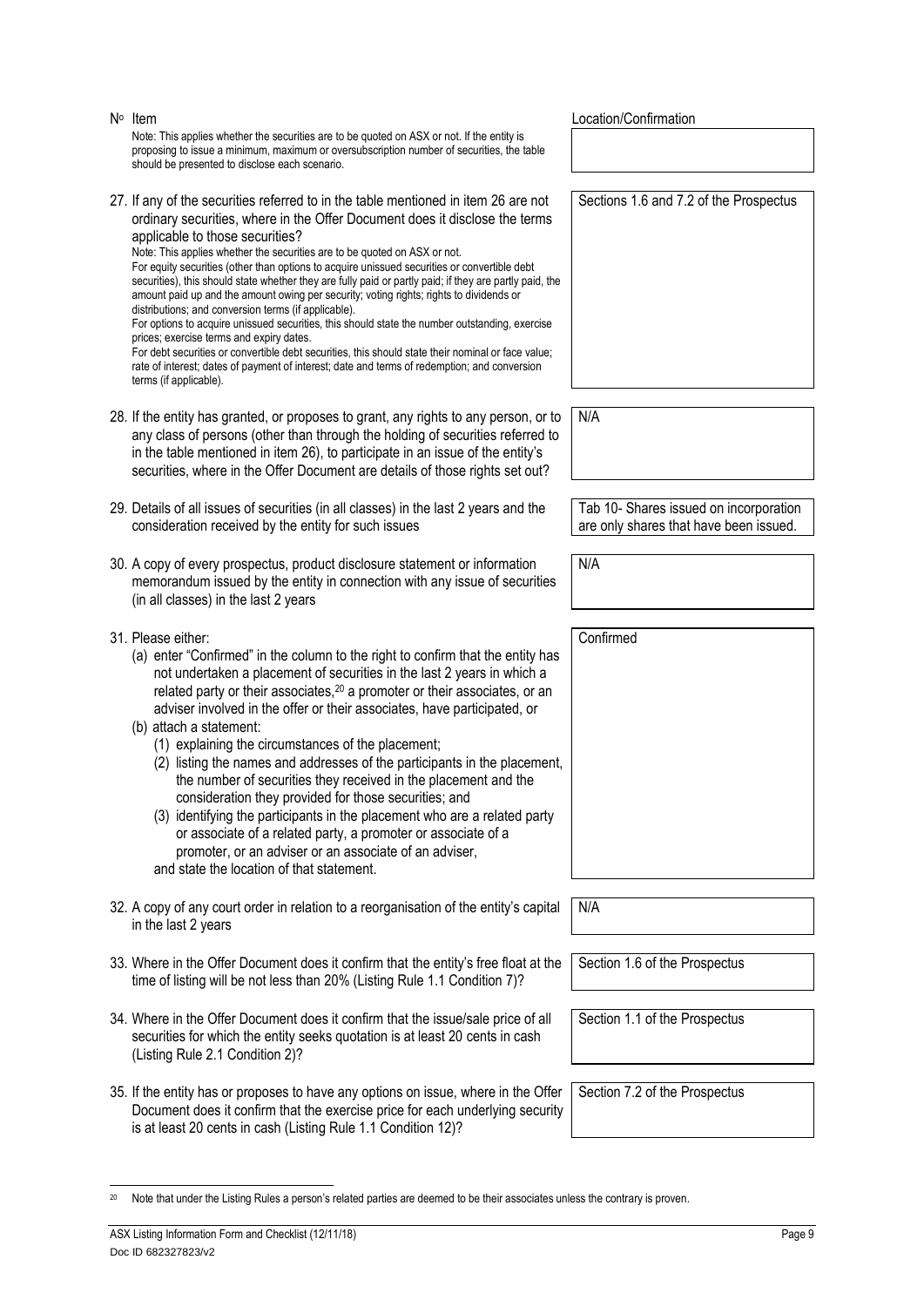- N<sup>o</sup> Item
- 36. If the entity has any partly paid securities and it is not a no liability company, where in the Offer Document does it disclose the entity's call program, including the date and amount of each proposed call and whether it allows for any extension for payment of a call (Listing Rule 2.1 Condition 4)?
- 37. If the entity has or proposes to have any debt securities or convertible debt securities on issue, a copy of any trust deed applicable to those securities
- 38. Is the entity proposing to offer any securities by way of a bookbuild? If so, please enter "Confirmed" in the column to the right to indicate that the entity is aware of the disclosure requirements for bookbuilds in Annexure A to Guidance Note 1

### **All entities – other information and documents**

- 39. Where in the Offer Document is there a description of the history of the entity?
- 40. Where in the Offer Document is there a description of the entity's existing and proposed activities?
- 41. Where in the Offer Document is there a description of how the applicant holds or derives its interest in its material assets and business operations and, if it does not do so directly or through a child entity, an explanation of why that structure has been employed, as well as any risks arising from the fact that its assets or business operations are held in that way rather than being directly owned by the entity itself or a child entity?
- 42. Where in the Offer Document is there a description of the material business risks the entity faces?
- 43. Where in the Offer Document is there a table setting out the proposed use of the proceeds of the offer?
- 44. Where in the Offer Document is there a description of the entity's proposed dividend/distribution policy?
- 45. Does the entity have or propose to have a dividend or distribution reinvestment plan?

If so, where are the existence and main terms of the plan disclosed in the Offer Document?

A copy of the terms of the plan N/A

46. Does the entity have or propose to have an employee incentive scheme?

If so, where are the existence and material terms of the scheme disclosed in the Offer Document?

Where in the Offer Document is there a statement as to whether directors<sup>21</sup> are entitled to participate in the scheme and, if they are, the extent to which they currently participate or are proposed to participate?

A copy of the terms of the scheme Tab 11

Location/Confirmation

N/A

N/A

N/A

Section 2.1 of the Prospectus

Sections 2.1, 2.3, 2.4 and 2.5 of the **Prospectus** 

Section 2.2 of the Prospectus

Section 3 of the Prospectus

Section 1.7 of the Prospectus

Section 2.5 of the Prospectus

N/A

Section 7.4 of the Prospectus

Sections 7.4 of the Prospectus

<sup>1</sup> <sup>21</sup> If the entity applying for admission to the official list is a trust, references to a director mean a director of the responsible entity of the trust.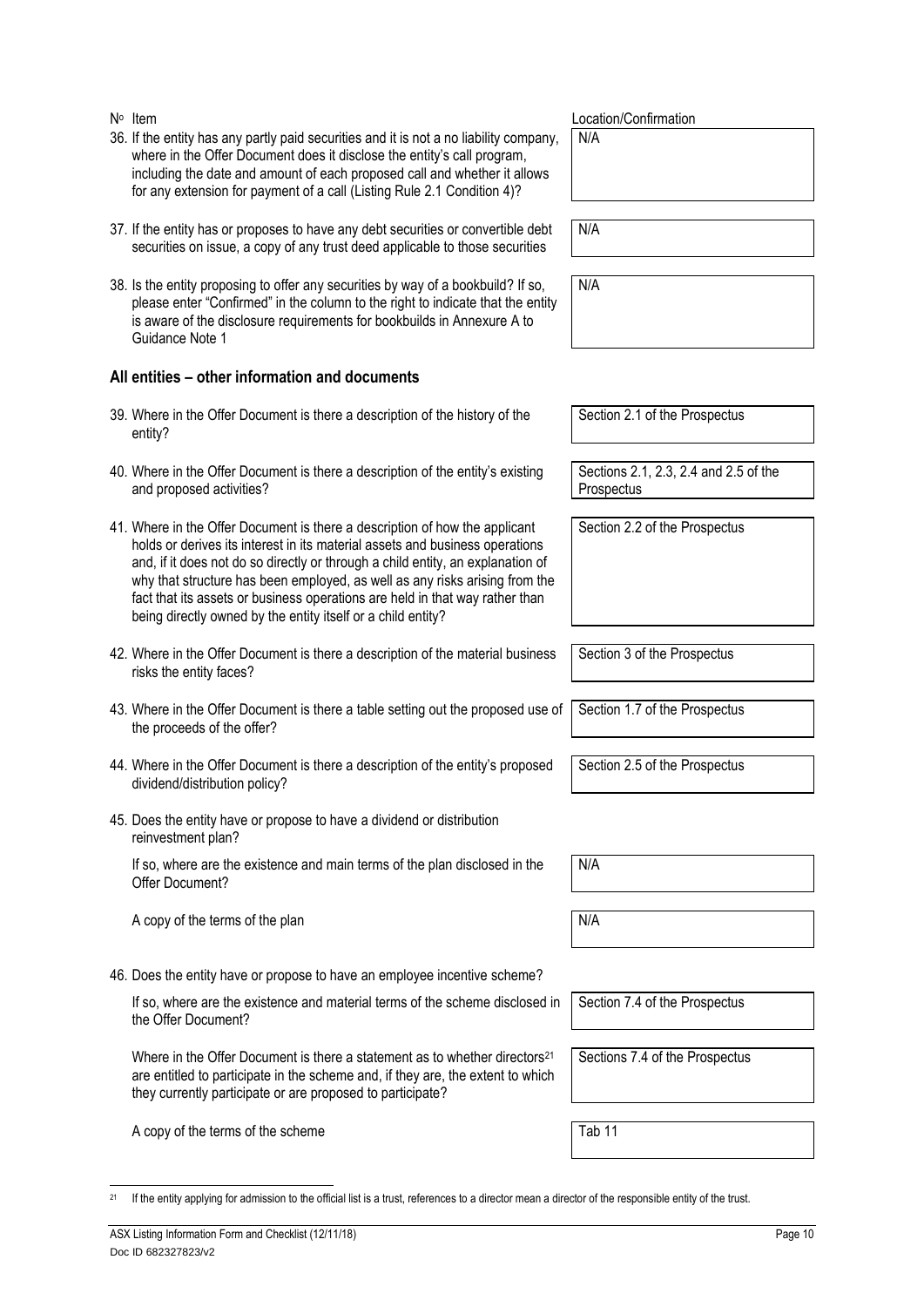<span id="page-14-0"></span>

| N° Item                                                                                                                                                                                                                                                                                                                                                                                                                                                                                                                                                                                                                                                                                                                                                                                                                                                                                                                                                                                                                                                                                                                                                                                                                                   | Location/Confirmation                                                                                                                                                                                                                                                                                            |
|-------------------------------------------------------------------------------------------------------------------------------------------------------------------------------------------------------------------------------------------------------------------------------------------------------------------------------------------------------------------------------------------------------------------------------------------------------------------------------------------------------------------------------------------------------------------------------------------------------------------------------------------------------------------------------------------------------------------------------------------------------------------------------------------------------------------------------------------------------------------------------------------------------------------------------------------------------------------------------------------------------------------------------------------------------------------------------------------------------------------------------------------------------------------------------------------------------------------------------------------|------------------------------------------------------------------------------------------------------------------------------------------------------------------------------------------------------------------------------------------------------------------------------------------------------------------|
| 47. Has the entity entered into any material contracts (including any underwriting<br>agreement relating to the securities to be quoted on ASX)?22                                                                                                                                                                                                                                                                                                                                                                                                                                                                                                                                                                                                                                                                                                                                                                                                                                                                                                                                                                                                                                                                                        |                                                                                                                                                                                                                                                                                                                  |
| If so, where are the existence and main terms of those material contracts<br>disclosed in the Offer Document?                                                                                                                                                                                                                                                                                                                                                                                                                                                                                                                                                                                                                                                                                                                                                                                                                                                                                                                                                                                                                                                                                                                             | Section 6 of the Prospectus                                                                                                                                                                                                                                                                                      |
| Copies of all of the material contracts referred to in the Offer Document                                                                                                                                                                                                                                                                                                                                                                                                                                                                                                                                                                                                                                                                                                                                                                                                                                                                                                                                                                                                                                                                                                                                                                 | Tab 12<br>12.1 Demerger Implementation Deed<br>12.2 Lead Manager Mandate<br>12.3 Finder's Fee Agreement<br>12.4 Executive Services Agreements<br>12.5 Non-Executive Director Letters of<br>Appointments<br>12.6 Loan Agreement<br>12.7 Consultancy Agreement<br>12.8 Deeds of indemnity, Insurance and<br>Access |
| 48. If the following information is included in the Offer Document, the page<br>reference where it is included. Otherwise, either a summary of the material<br>terms of, or a copy of, any employment, service or consultancy agreement<br>the entity or a child entity has entered into with:<br>(a) its CEO or proposed CEO;<br>(b) any of its directors or proposed directors; or<br>(c) any other person or entity who is a related party of the persons referred<br>to in (a) or (b) above (Listing Rule $3.16.4$ )<br>Note: if the entity applying for admission to the official list is a trust, references to a chief<br>executive officer, director or proposed director mean a chief executive officer, director or<br>proposed director of the responsible entity of the trust. However, the entity need not provide a<br>summary of the material terms of, or a copy of, any employment, service or consultancy<br>agreement the responsible entity or a related entity has entered into with any of the persons<br>referred to in (a), (b) or (c) above if the costs associated with the agreement are borne by the<br>responsible entity or the related entity from out of its own funds rather than from out of the trust. | Sections 6.5 and 6.6 of the Prospectus                                                                                                                                                                                                                                                                           |
| 49. Please enter "Confirmed" in the column to the right to indicate that the<br>material contracts summarised in the Offer Document include, in addition to<br>those mentioned in item 48, any other material contract(s) the entity or a<br>child entity has entered into with:<br>(a) its CEO or proposed CEO;<br>(b) any of its directors or proposed directors; or<br>(c) any other person or entity who is a related party of the persons referred<br>to in $(a)$ or $(b)$ above                                                                                                                                                                                                                                                                                                                                                                                                                                                                                                                                                                                                                                                                                                                                                     | Confirmed                                                                                                                                                                                                                                                                                                        |
| 50. If an adviser to the offer has a material interest in the success of the offer<br>over and above normal professional fees for services rendered in connection<br>with the offer, where in the Offer Document is there a clear and concise<br>statement explaining in one location all of the interests that adviser has in<br>the success of the offer, including (without limitation):<br>(a) the number and type of securities in the entity in which the adviser and<br>its associates <sup>23</sup> currently have a relevant interest;<br>(b) details of the consideration paid or provided by the adviser or its<br>associates for the securities referred to in (a) above;<br>(c) the fees or other consideration the adviser or an associate may receive<br>for services provided in connection with the offer;<br>(d) the fees or other consideration the adviser or an associate may receive<br>under any ongoing mandate they may have with the entity post the offer;                                                                                                                                                                                                                                                     | Investment Overview and Sections 1.6,<br>6.3 and 7.2                                                                                                                                                                                                                                                             |

<sup>&</sup>lt;sup>22</sup> It will assist ASX if the material contracts are provided both in hard copy and in electronic format.

j

<sup>23</sup> See note [20](#page-12-0) above.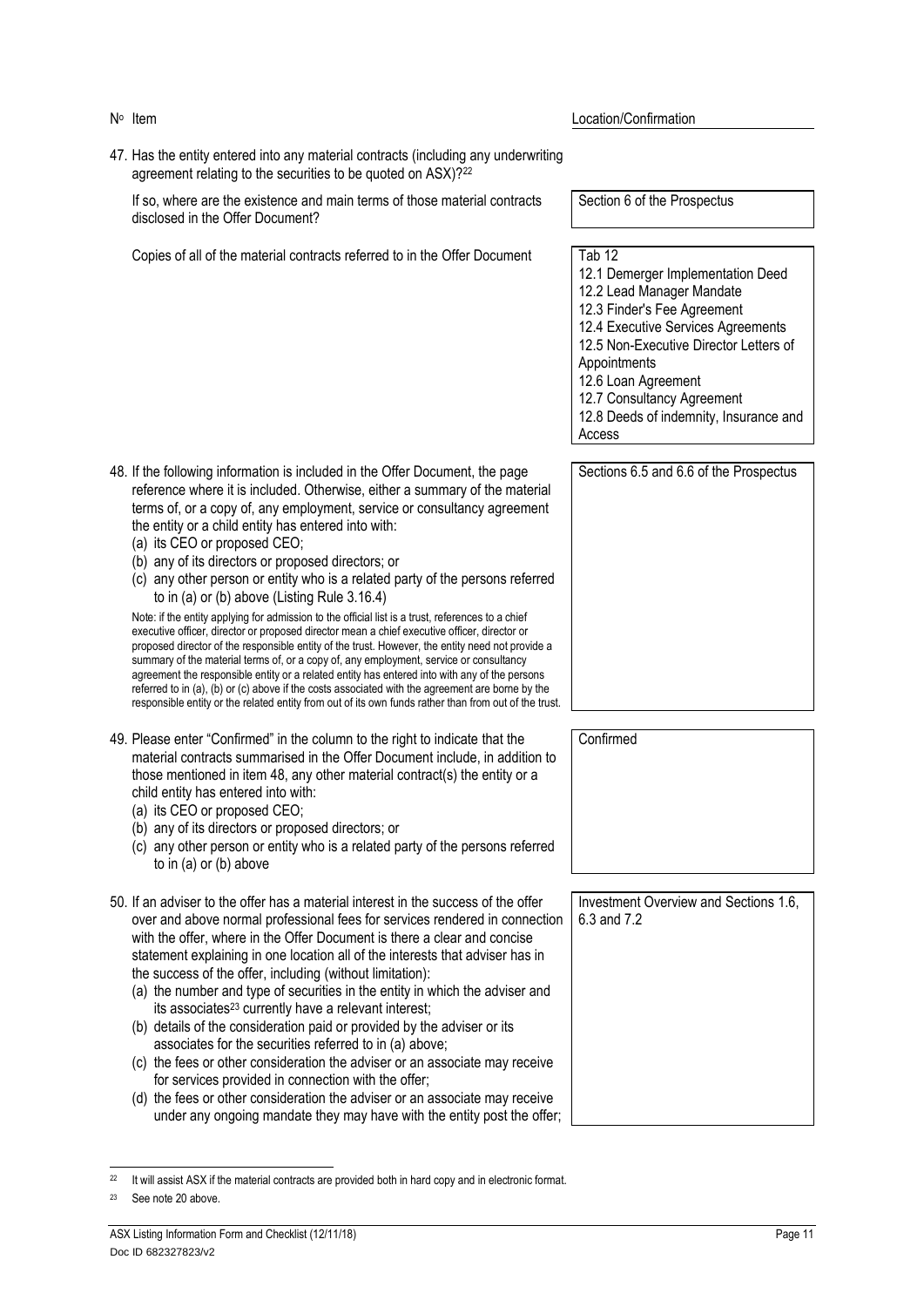auditor) or independent accountant.

j

### N<sup>o</sup> Item

- (e) if the consideration in (c) or (d) above includes any convertible securities (including options, performance shares or performance rights), details of the number and terms of those securities, the percentage of the entity's issued capital at listing they will convert into if they are converted, the value the entity believes the convertible securities are worth and the basis on which the entity has determined that value;
- (f) if the adviser or any of its associates have participated in a placement of securities by the entity in the preceding 2 years, full details of the securities they received in the placement and the consideration they paid or provided for those securities (Guidance Note 1 section 4.2).

Note: if there is an adviser who has a material interest in the success of the offer over and above normal professional fees for services rendered in connection with the offer, ASX expects this information to be clearly disclosed immediately after the "use of proceeds" section of the entity's listing prospectus or PDS.

- 51. Please enter "Confirmed" in the column to the right to indicate that all information that a reasonable person would expect to have a material effect on the price or value of the securities to be quoted is included in or provided with this Information Form and Checklist
- 52. A copy of the entity's most recent annual report

### **Entities that are trusts**

- 53. Evidence that the entity is a registered managed investment scheme or has an exemption from ASIC from that requirement (Listing Rule 1.1 Condition 5(a))
- 54. If the entity is exempted from the requirement to be a registered managed investment scheme, evidence that its responsible entity is either an Australian company or registered as a foreign company carrying on business in Australia under the Corporations Act (Listing Rule 1.1 Condition 5(b))
- 55. Please enter "Confirmed" in the column to the right to indicate that the responsible entity is not under an obligation to allow a security holder to withdraw from the trust (Listing Rule 1.1 Condition 5(c))

### **Entities applying under the profit test (Listing Rule 1.2)**

- 56. Evidence that the entity is a going concern or the successor of a going concern (Listing Rule 1.2.1)
- 57. Evidence that the entity has been in the same main business activity for the last 3 full financial years (Listing Rule 1.2.2)
- 58. Audited accounts for the last 3 full financial years, including the audit reports (Listing Rule 1.2.3(a))
- 59. If the entity's last financial year ended more than 6 months and 75 days before the date of this application, audited or reviewed accounts for the last half year (or longer period if available), including the audit report or review (Listing Rule 1.2.3(b))
- 60. A reviewed pro forma statement of financial position, including the review (Listing Rule 1.2.3(c))<sup>24</sup>

Note: the review must be conducted by a registered company auditor (or if the entity is a foreign entity, an overseas equivalent of a registered company

### Location/Confirmation

Confirmed

N/A

N/A

N/A

N/A

N/A

N/A

| N/A |  |  |
|-----|--|--|
|     |  |  |
|     |  |  |
|     |  |  |
| N/A |  |  |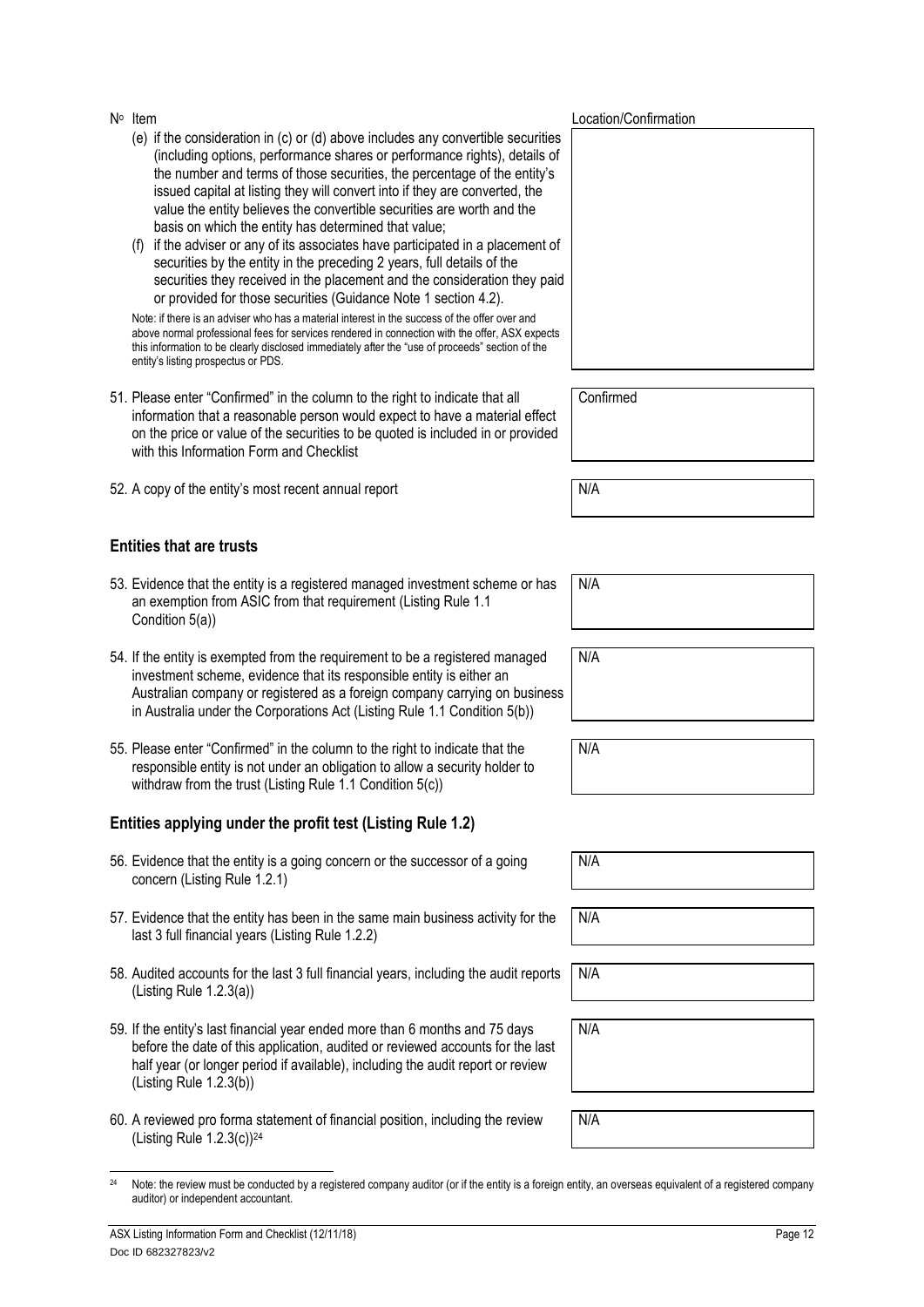N<sup>o</sup> Item

- 61. Evidence that the entity's aggregated profit from continuing operations for the last 3 full financial years has been at least \$1 million (Listing Rule 1.2.4)
- 62. Evidence that the entity's profit from continuing operations in the past 12 months to a date no more than 2 months before the date of this application has exceeded \$500,000 (Listing Rule 1.2.5)
- 63. A statement from all directors<sup>25</sup> confirming that they have made enquiries and nothing has come to their attention to suggest that the entity is not continuing to earn profit from continuing operations up to the date of the application (Listing Rule 1.2.6)

### **Entities applying under the assets test (Listing Rule 1.3)**

### (a) net tangible assets of at least \$4 million (after deducting the costs of fund raising) or a market capitalisation of at least \$15 million; or (b) if it is an investment entity other than pooled development fund, net tangible assets of at least \$15 million; or (c) if it is a pooled development fund, net tangible assets of at least \$2 million (Listing Rule 1.3.1 and 1.3.4) Investigating Accountant's Report and pro forma statement of financial position (a) at least half of the entity's total tangible assets (after raising any funds) is not cash or in a form readily convertible to cash;<sup>26</sup> or Investigating Accountant's Report and pro forma statement of financial position and use of funds at Section 1.7 of the

(b) there are commitments to spend at least half of the entity's cash and assets in a form readily convertible to cash (Listing Rule 1.3.2)

66. Is there a statement in the Offer Document setting out the entity's stated objectives and that the entity has enough working capital to carry out its stated objectives?

If so, where is it?

j

65. Evidence that:

64. Evidence that the entity has:

If not, attach a statement by an independent expert confirming that the entity has enough working capital to carry out its stated objectives (Listing Rule 1.3.3(a))

- 67. Evidence that the entity's working capital is at least \$1.5 million or, if it is not, that it would be at least \$1.5 million if the entity's budgeted revenue for the first full financial year that ends after listing was included in the working capital (Listing Rule 1.3.3(b))<sup>27</sup>
- 68. Audited accounts for the last 2 full financial years, including the audit reports (Listing Rule 1.3.5(a))

# Sections 1.7 and 2.5 of the Prospectus

Section 1.7 of the Prospectus, the Investigating Accountant's Report and pro forma statement of financial position

The Company was incorporated on 19 June 2019 and has limited operational and financial history. Therefore, there has been no audited accounts apart from the pro-forma statement of financial position from the Investigating Accountant.

69. If the entity's last financial year ended more than 6 months and 75 days before the date of this application, audited or reviewed accounts for the last **Location/Confirmation** 

N/A

N/A

N/A

**Prospectus** 

N/A

<sup>&</sup>lt;sup>25</sup> If the entity applying for admission to the official list is a trust, the statement should come from all directors of the responsible entity of the trust.

<sup>&</sup>lt;sup>26</sup> In deciding if an entity's total tangible assets are in a form readily convertible to cash, ASX would normally not treat inventories or receivables as readily convertible to cash.

<sup>&</sup>lt;sup>27</sup> The amount must be available after allowing for the first full financial year's budgeted administration costs and the cost of acquiring any assets referred to in the entity's Offer Document, to the extent those costs are to be met out of working capital. The cost of acquiring assets includes the cost of acquiring and exercising an option over them.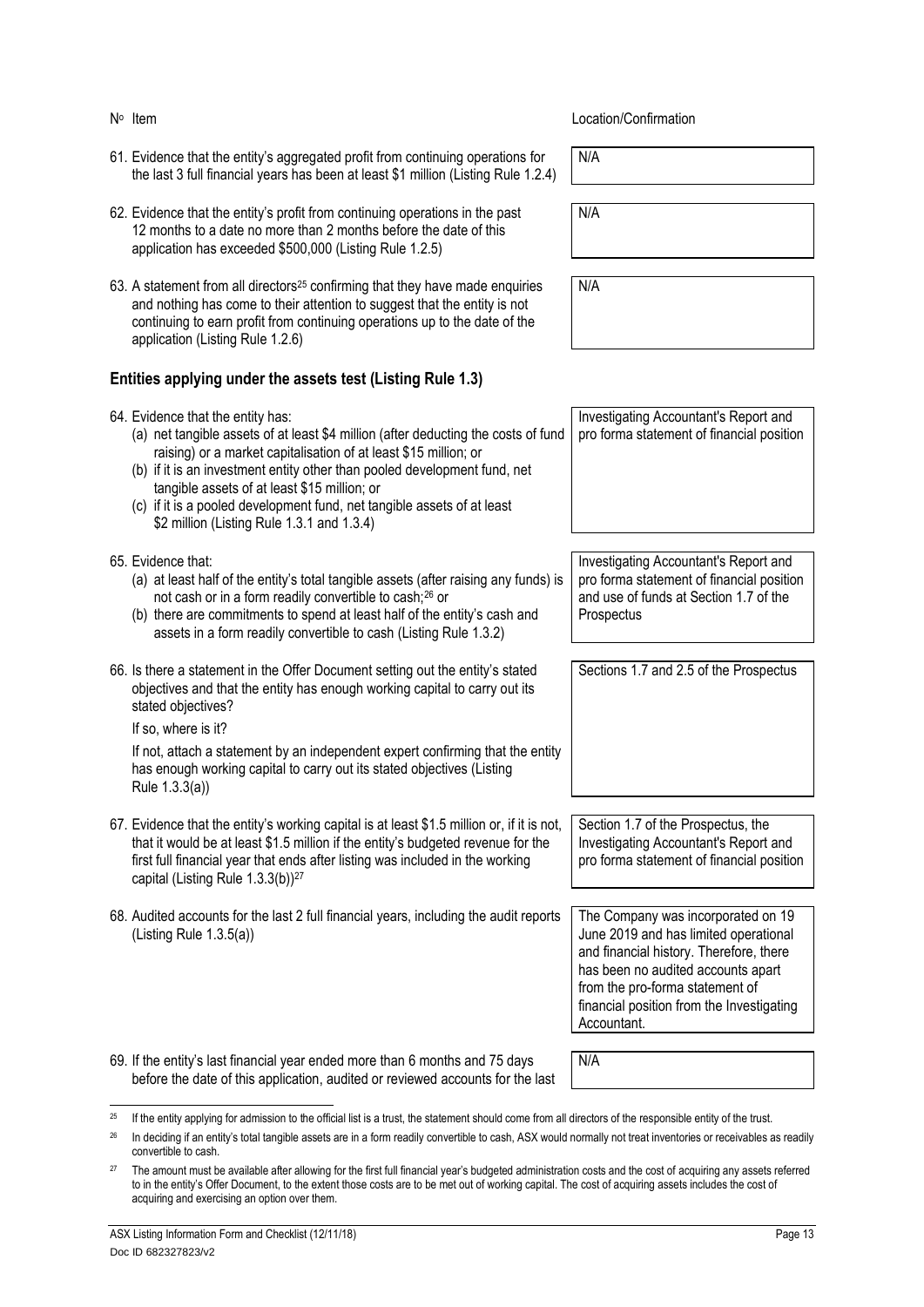70. If the entity has in the 12 months before the date of this application acquired, or is proposing in connection with its application for admission to acquire, another entity or business that is significant in the context of the entity, audited accounts for the last 2 full financial years for that other entity or business, including the audit reports (Listing Rule 1.3.5(c) first bullet point) have limited operation and financial history. 71. If the entity has in the 12 months before the date of this application acquired, or is proposing in connection with its application for admission to acquire, another entity or business that is significant in the context of the entity and the last full financial year for that other entity or business ended more than 6 months and 75 days before the date of this application, audited or reviewed accounts for the last half year (or longer period if available) from the end of the last full financial year for that other entity or business, including the audit report or review (Listing Rule 1.3.5(c) second bullet point) See Section 2.2 – TriAusMin and GTPL have limited operation and financial history. 72. A reviewed pro forma statement of financial position, including the review (Listing Rule 1.3.5(d))<sup>28</sup> Investigating Accountant's Report and **Entities with restricted securities** 73. A statement setting out a list of any person (either on their own or together with associates) who has held a relevant interest in at least 10% of the entity's voting securities at any time in the 12 months before the date of this application Ardea Resources Limited is the sole shareholder of the Company, and has been the sole shareholder since incorporation. 74. A completed ASX Restricted Securities Table<sup>29</sup> Tab 13 75. Copies of all restriction agreements (Appendix 9A) entered into in relation to restricted securities<sup>30</sup> To be provided 76. Copies of all undertakings issued by any bank, recognised trustee or the provider of registry services to the entity in relation to such restriction agreements To be provided

### <span id="page-17-0"></span>**Entities (other than mining exploration entities and oil and gas exploration entities) with classified assets**<sup>31</sup>

77. Within the 2 years preceding the date of the entity's application for admission to the official list, has the entity acquired, or entered into an agreement to acquire, a classified asset?

half year (or longer period if available), including the audit report or review

If so, where in the Offer Document does it disclose: N/A

- Note: ASX will advise which restricted securities are required to be escrowed under Listing Rule 9.1.3 as part of the admission and quotation decision. If properly completed restriction agreements and related undertakings have not been provided for all such securities advised by ASX, that will need to be rectified prior to admission occurring and quotation commencing.
- <sup>31</sup> A "classified asset" is defined in Listing Rule 19.12 as:

N<sup>o</sup> Item

(Listing Rule 1.3.5(b))

- (a) an interest in a mining exploration area or oil and gas exploration area or similar tenement or interest;
- (b) an interest in intangible property that is substantially speculative or unproven, or has not been profitably exploited for at least three years, and which entitles the entity to develop, manufacture, market or distribute the property;
- (c) an interest in an asset which, in ASX's opinion, cannot readily be valued; or
- (d) an interest in an entity the substantial proportion of whose assets (held directly, or through a controlled entity) is property of the type referred to in paragraphs (a), (b) and (c) above.

Location/Confirmation

See Section 2.2 – TriAusMin and GTPL

pro forma statement of financial position

 $28$ Note: the review must be conducted by a registered company auditor (or if the entity is a foreign entity, an overseas equivalent of a registered company auditor) or independent accountant.

<sup>&</sup>lt;sup>29</sup> An electronic copy of the ASX Restricted Securities Table is available from the ASX Compliance Downloads page on ASX's website.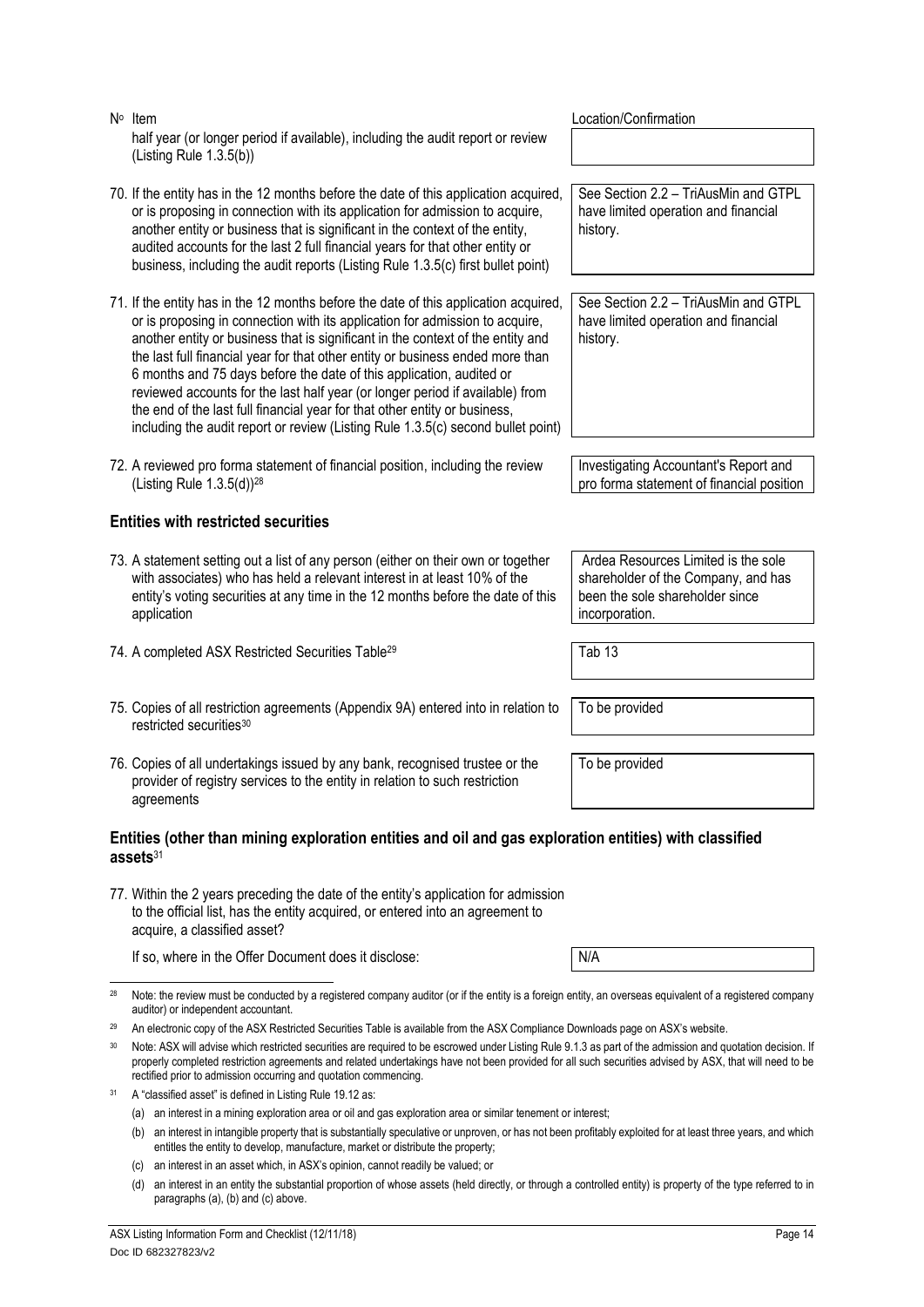ASX Listing Information Form and Checklist (12/11/18) **Page 15** Page 15 Doc ID 682327823/v2 (Foreign Entities)<sup>35</sup> <sup>32</sup> ASX may require evidence to support expenditure claims. 33 An electronic copy of this Appendix is available from the ASX Compliance Downloads page on ASX's website. 34 An electronic copy of this Appendix is available from the ASX Compliance Downloads page on ASX's website. <sup>35</sup> An electronic copy of this Appendix is available from the ASX Compliance Downloads page on ASX's website.

 details of the relationship between the vendor (or, if the vendor was not the beneficial owner of the classified asset at the date of the acquisition or agreement, between the beneficial owner(s)) and the entity or any related party or promoter of the entity; and details of the purchase price paid or payable and all other consideration (whether legally enforceable or not) passing directly or indirectly to the vendor.

 if the vendor was not the beneficial owner of the classified asset at the date of the acquisition or agreement, the name of the beneficial

full details of the classified asset, including any title particulars;

the date of the acquisition or agreement;

the name of the vendor;

owner(s);

Is the vendor (or, if the vendor was not the beneficial owner of the classified asset at the date of the acquisition or agreement, are any of the beneficial owner(s)) a related party or promoter of the entity?

If so, please enter "Confirmed" in the column to the right to indicate that the consideration paid by the entity for the classified asset was solely restricted securities, save to the extent it involved the reimbursement of expenditure incurred by the vendor in developing the classified asset<sup>32</sup> or the entity was not required to apply the restrictions in Appendix 9B under Listing Rule 9.1.3 (Listing Rule 1.1 Condition 11)

If cash is being paid or proposed to be paid in connection with the acquisition of a classified asset from a related party or promoter, please provide supporting documentation to demonstrate that it was for the reimbursement of expenditure incurred by the vendor in developing the classified asset

Please provide a copy of the agreement(s) relating to the acquisition and any expert's report or valuation obtained by the entity in relation to the acquisition

## **Mining entities**

N<sup>o</sup> Item

78. A completed Appendix 1A Information Form and Checklist Annexure 1 (Mining Entities)<sup>33</sup>

## **Oil and gas entities**

j

79. A completed Appendix 1A Information Form and Checklist Annexure 2 (Oil and Gas Entities)<sup>34</sup>

## **Entities incorporated or established outside of Australia**

80. A completed Appendix 1A Information Form and Checklist Annexure 3

| Location/Confirmation |
|-----------------------|
|                       |

N/A

N/A N/A

Tab 14

N/A

N/A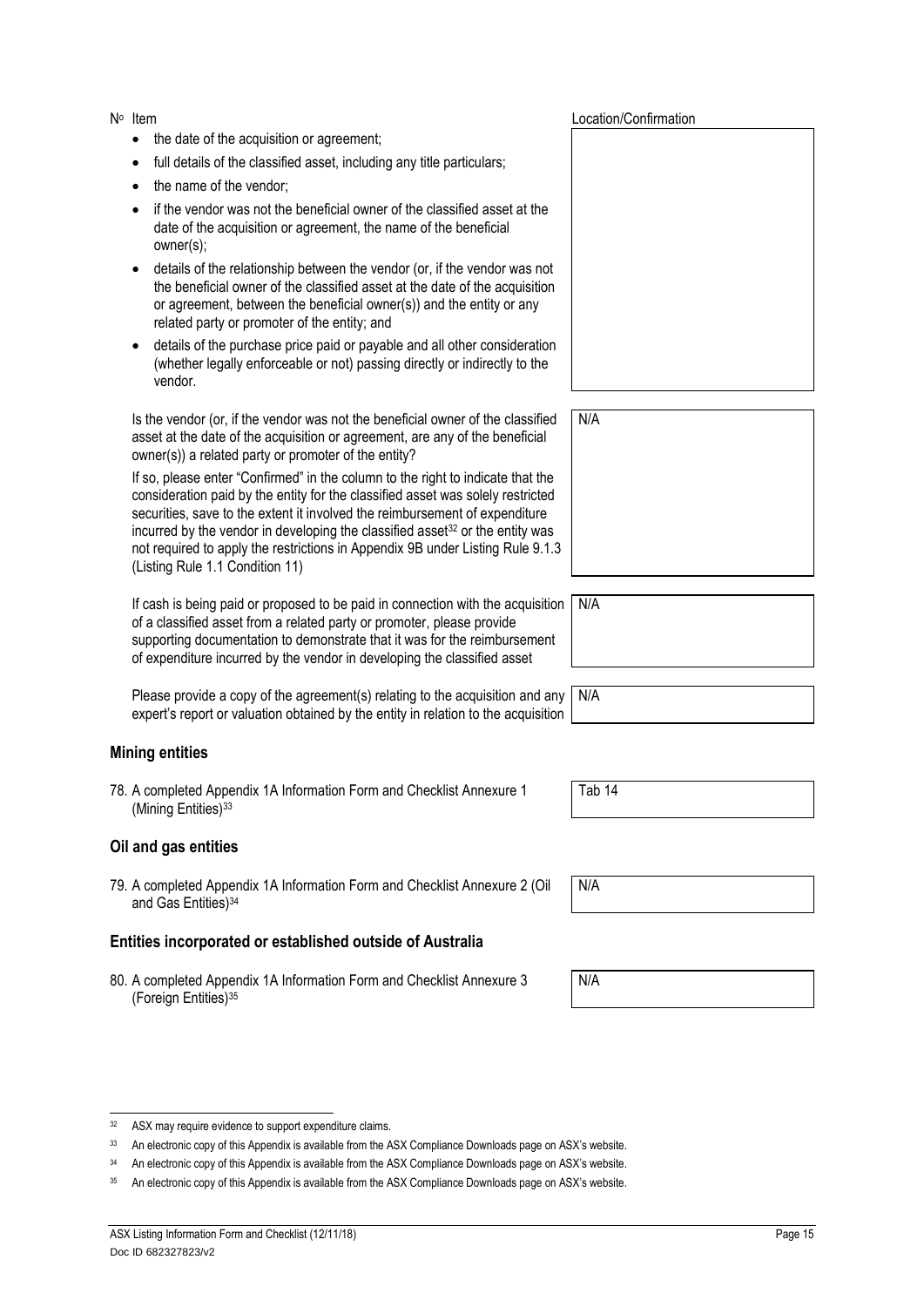### N<sup>o</sup> Item

### Location/Confirmation

### **Externally managed entities**

81. A completed Appendix 1A Information Form and Checklist Annexure 4 (Externally Managed Entities)<sup>36</sup>

### **Stapled entities**

82. A completed Appendix 1A Information Form and Checklist Annexure 5 (Stapled Entities)<sup>37</sup>

| N/A<br>₩⊓ |  |  |  |
|-----------|--|--|--|
|           |  |  |  |

| -<br>., |  |  |  |
|---------|--|--|--|
|         |  |  |  |

### **Further documents to be provided before admission to the official list**

Please note that in addition to the information and documents mentioned above, all entities will be required to provide the following before their admission to the official list and the quotation of their securities commences:

- A statement setting out the names of the 20 largest holders in each class of securities to be quoted, and the number and percentage of each class of securities held by those holders;
- A distribution schedule of each class of equity securities to be quoted, setting out the number of holders in the categories:
	- $-1 1,000$
	- 1,001 5,000
	- 5,001 10,000
	- 10,001 100,000
	- 100,001 and over
- The number of holders of a parcel of securities (excluding restricted securities or securities subject to voluntary escrow) with a value of more than \$2,000, based on the issue/sale price;
- Any outstanding restriction agreements (Appendix 9A) and related undertakings;<sup>38</sup> and
- Any other information that ASX may require under Listing Rule 1.17.39

<sup>1</sup> 36 An electronic copy of this Appendix is available from the ASX Compliance Downloads page on ASX's website.

<sup>37</sup> An electronic copy of this Appendix is available from the ASX Compliance Downloads page on ASX's website.

<sup>38</sup> See note [30](#page-17-0) above.

<sup>39</sup> Among other things, this may include evidence to verify that an entity has met Listing Rule 1 Condition 8 and achieved minimum spread without using artificial means (see Guidance Note 1 section 3.8).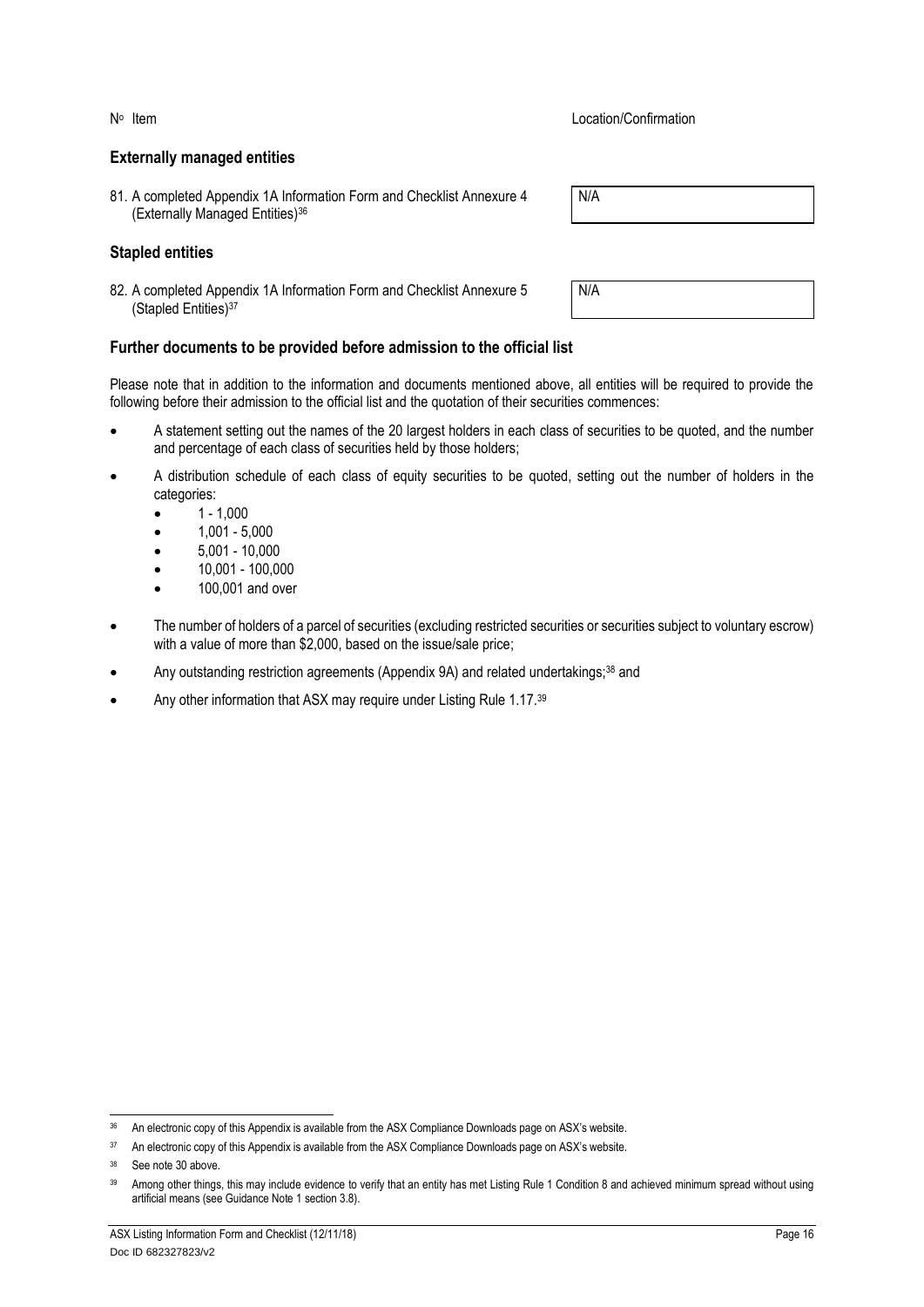# **Information Form and Checklist Annexure 1 (Mining Entities)**

Name of entity and the state of entity and the state of entity and the state of entity and the state of entity  $\mathsf{ABN}$  ABN/ARBN/ARSN

### **Godolphin Resources Limited 1986** 1986 1987 19950

**This Annexure forms part of the Information Form and Checklist supplied by the entity named above to support its application for admission to the official list of ASX Limited (ASX) as an ASX Listing.**

*A reference in this Annexure to JORC means the Australasian Code for Reporting Exploration Results, Mineral Resources and Ore Resources - 2012 Edition, a copy of which is included in Annexure 5A of the Listing Rules. Terms used in this Annexure which are defined*  in JORC (including, without limitation, 'exploration target',' exploration results',' mineral resource', 'ore reserve' and 'competent person') *have the same meaning as in JORC.*

N<sup>o</sup> Item

Location/Confirmation

### **General requirements**

*Complete this section if the Offer Document includes any reference to an exploration target, exploration results or estimates of mineral resources or ore reserves.*

| 1.             | Where in the Offer Document does it state that the exploration target,<br>exploration results or estimates of mineral resources or ore reserves (as the<br>case may be) have been prepared and reported in accordance with JORC<br>(Listing Rule 5.6)? <sup>1</sup>                                                                                                                                                                    | Prospectus Schedule 5, Independent<br><b>Technical Assessment Report by Cube</b><br>Consulting |
|----------------|----------------------------------------------------------------------------------------------------------------------------------------------------------------------------------------------------------------------------------------------------------------------------------------------------------------------------------------------------------------------------------------------------------------------------------------|------------------------------------------------------------------------------------------------|
| 2 <sub>1</sub> | Where in the Offer Document does it state:<br>that the exploration target, exploration results or estimates of mineral<br>$\bullet$<br>resources or ore reserves (as the case may be) are based on, and fairly<br>represent, information and supporting documentation prepared by a<br>named competent person <sup>2</sup> or persons (Listing Rule 5.22(a) for material<br>mining projects and JORC clause 9 for all other projects); | Prospectus Schedule 5, Independent<br><b>Technical Assessment Report</b>                       |
|                | whether the competent person is an employee of the mining entity or a<br>related party and, if not, the name of the competent person's employer<br>(Listing Rule 5.22(b) for material mining projects and JORC clause 9 for<br>all other projects)?                                                                                                                                                                                    | Prospectus Section 2.4                                                                         |
|                | the name of the professional organisation of which the competent person<br>is a member (Listing Rule 5.22(c) for material mining projects and JORC<br>clauses 9 and 11 for all other projects); and                                                                                                                                                                                                                                    | Prospectus Section 2.4                                                                         |
|                | that the competent person has given his or her prior written consent as<br>$\bullet$<br>to the form and context in which the exploration target, exploration<br>results or estimates of mineral resources or ore reserves (as the case<br>may be) and the supporting information are presented in the Offer<br>Document (Listing Rule 5.22 for material mining projects and JORC<br>clause 9 for all other projects)?                  | Prospectus Section 2.4 for Mr Johan<br>Lambrechts and Section 7.7(f) for Cube<br>Consulting    |

 $\overline{a}$ <sup>1</sup> The Offer Document must use terminology consistent with the terms in Figure 1 of JORC. Terms such as 'mining inventory' or 'mineable resource' are not allowed.

<sup>2</sup> JORC clause 11 defines a 'competent person' as a minerals industry professional who is a Member or Fellow of The Australasian Institute of Mining and Metallurgy, or of the Australian Institute of Geoscientists, or of a 'Recognised Professional Organisation', as included in a list available on the JORC and ASX websites. The person must have a minimum of five years relevant experience in the style of mineralisation or type of deposit under consideration and in the activity which that person is undertaking. If the competent person is preparing documentation on exploration results, the relevant experience must be in exploration. If the competent person is estimating, or supervising the estimation of mineral resources, the relevant experience must be in the estimation, assessment and evaluation of mineral resources. If the competent person is estimating, or supervising the estimation of ore reserves, the relevant experience must be in the estimation, assessment, evaluation and economic extraction of ore reserves.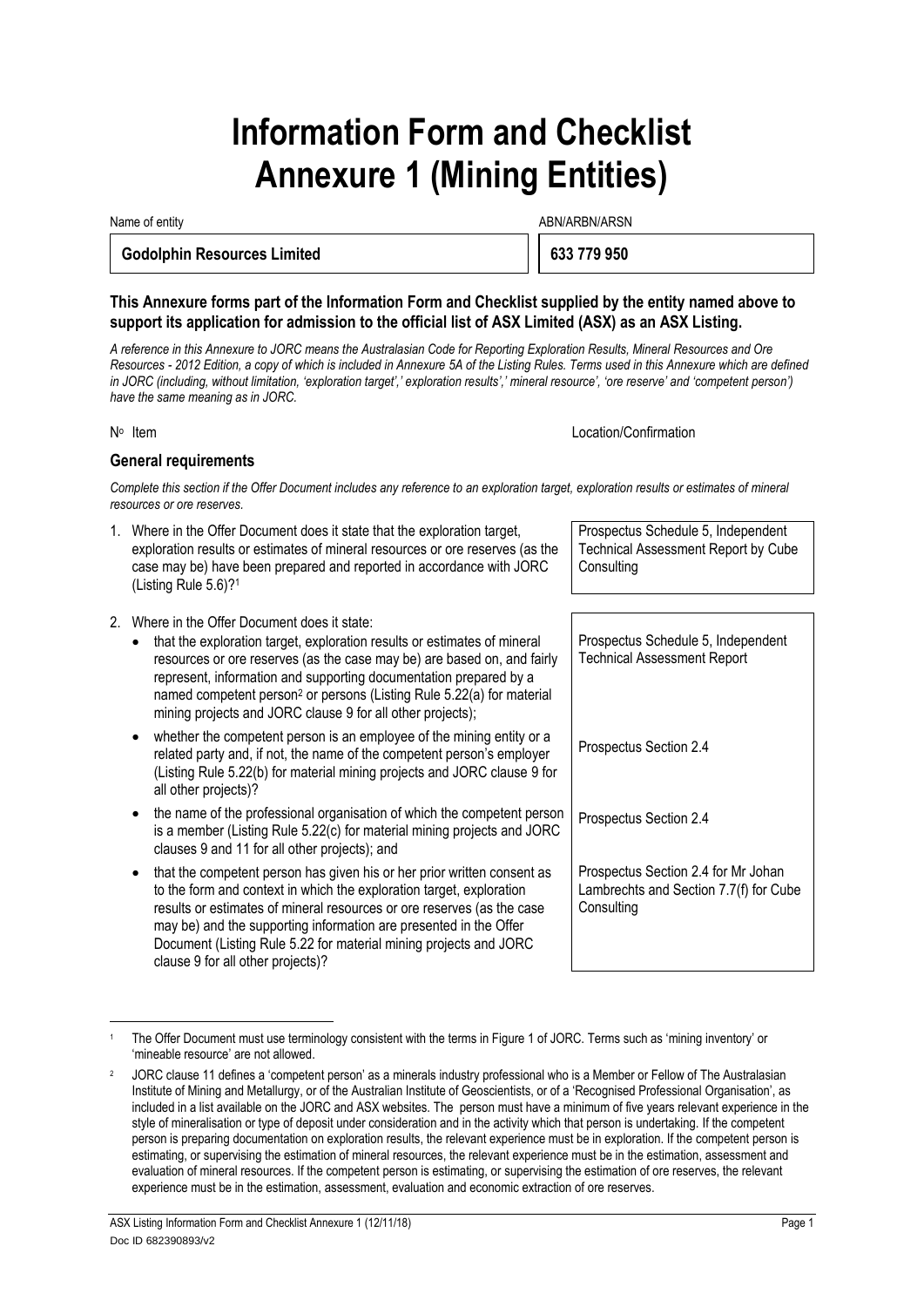| $No$ Item                                                                                                                                                                                                                                                                                                                                                                                        | Location/Confirmation                                                                                     |
|--------------------------------------------------------------------------------------------------------------------------------------------------------------------------------------------------------------------------------------------------------------------------------------------------------------------------------------------------------------------------------------------------|-----------------------------------------------------------------------------------------------------------|
| 3. Please enter "Confirmed" in the column to the right to indicate that the Offer<br>Document discloses any potential conflict of interest any of the named<br>competent persons may have and, if it does, indicate where in the Offer<br>Document that disclosure has been made (JORC clause 9)?                                                                                                | Confirmed, but not applicable                                                                             |
| 4. Is there an Independent Geologist's Report included in the Offer Document?                                                                                                                                                                                                                                                                                                                    | Yes                                                                                                       |
| If so, where does it state that any exploration target, exploration results or<br>estimates of mineral resources or ore reserves (as the case may be):                                                                                                                                                                                                                                           |                                                                                                           |
| are based on, and fairly represent, information and supporting<br>٠<br>documentation prepared by a named competent person or persons;                                                                                                                                                                                                                                                            | <b>Independent Technical Assessment</b><br>Report pages 7, 9, 14                                          |
| the name of the professional organisation of which the competent person<br>$\bullet$<br>is a member; and                                                                                                                                                                                                                                                                                         | <b>Independent Technical Assessment</b><br>Report pages 7, 9, 14                                          |
| that the competent person has given his or her prior written consent as<br>to the form and context in which the exploration target, exploration<br>results or estimates of mineral resources or ore reserves (as the case<br>may be) and the supporting information are presented in the report<br>(Listing Rule 5.22 for material mining projects and JORC clause 9 for all<br>other projects)? | <b>Independent Technical Assessment</b><br>Report pages 7, 9, 14                                          |
| Is the Independent Geologist's Report either a technical assessment report,<br>valuation report, or fairness and reasonableness report prepared in<br>accordance with the Valmin Code?                                                                                                                                                                                                           | Yes, technical assessment report<br>prepared under Valmin Code<br><b>Independent Technical Assessment</b> |
| If so, where does it state in the report the declarations required by<br>clauses 46, 47 and 48 of the Valmin Code?                                                                                                                                                                                                                                                                               | Report page 1                                                                                             |
| 5. Does the Offer Document include a "metal equivalents" calculation?<br>If so, where does the Offer Document include the following information                                                                                                                                                                                                                                                  | Yes, in respect of cut-off grade used in<br>the multi-element mineralisation                              |
| required under JORC clause 50:<br>individual grades for all metals included in the metal equivalent<br>$\bullet$<br>calculation;                                                                                                                                                                                                                                                                 | Yes                                                                                                       |
| except where the information is commercially sensitive, the assumed<br>$\bullet$<br>commodity prices for all metals; <sup>3</sup>                                                                                                                                                                                                                                                                | Yes                                                                                                       |
| assumed metallurgical recoveries for all metals and a discussion of the<br>basis on which the assumed recoveries are derived (metallurgical test<br>work, detailed mineralogy, similar deposits, etc);4                                                                                                                                                                                          | Yes                                                                                                       |
| a clear statement that it is the entity's opinion that all the elements<br>$\bullet$<br>included in the metal equivalents calculation have a reasonable potential<br>to be recovered and sold; and                                                                                                                                                                                               | <b>Independent Technical Assessment</b><br>Report, page 66.                                               |
| the calculation formula used?                                                                                                                                                                                                                                                                                                                                                                    | Yes                                                                                                       |
| 6. Please enter "Confirmed" in the column to the right to indicate that the Offer<br>Document does not include any reference to "in situ" or "in ground" values<br>(JORC clause 51).                                                                                                                                                                                                             | Confirmed                                                                                                 |

 $\overline{a}$ 

<sup>&</sup>lt;sup>3</sup> Actual assumed prices should be disclosed. It is not sufficient to refer to a "spot price", without disclosing the actual price in question. Where the actual assumed prices used are said to be commercially sensitive, the entity must disclose sufficient information, perhaps in narrative rather than numerical form, for investors to understand the methodology it has used to determine these prices.

<sup>4</sup> Estimates of metallurgical recoveries for each metal must be used to calculate meaningful metal equivalents. Reporting on the basis of metal equivalents is not appropriate if metallurgical recovery information is not available or able to be estimated with reasonable confidence.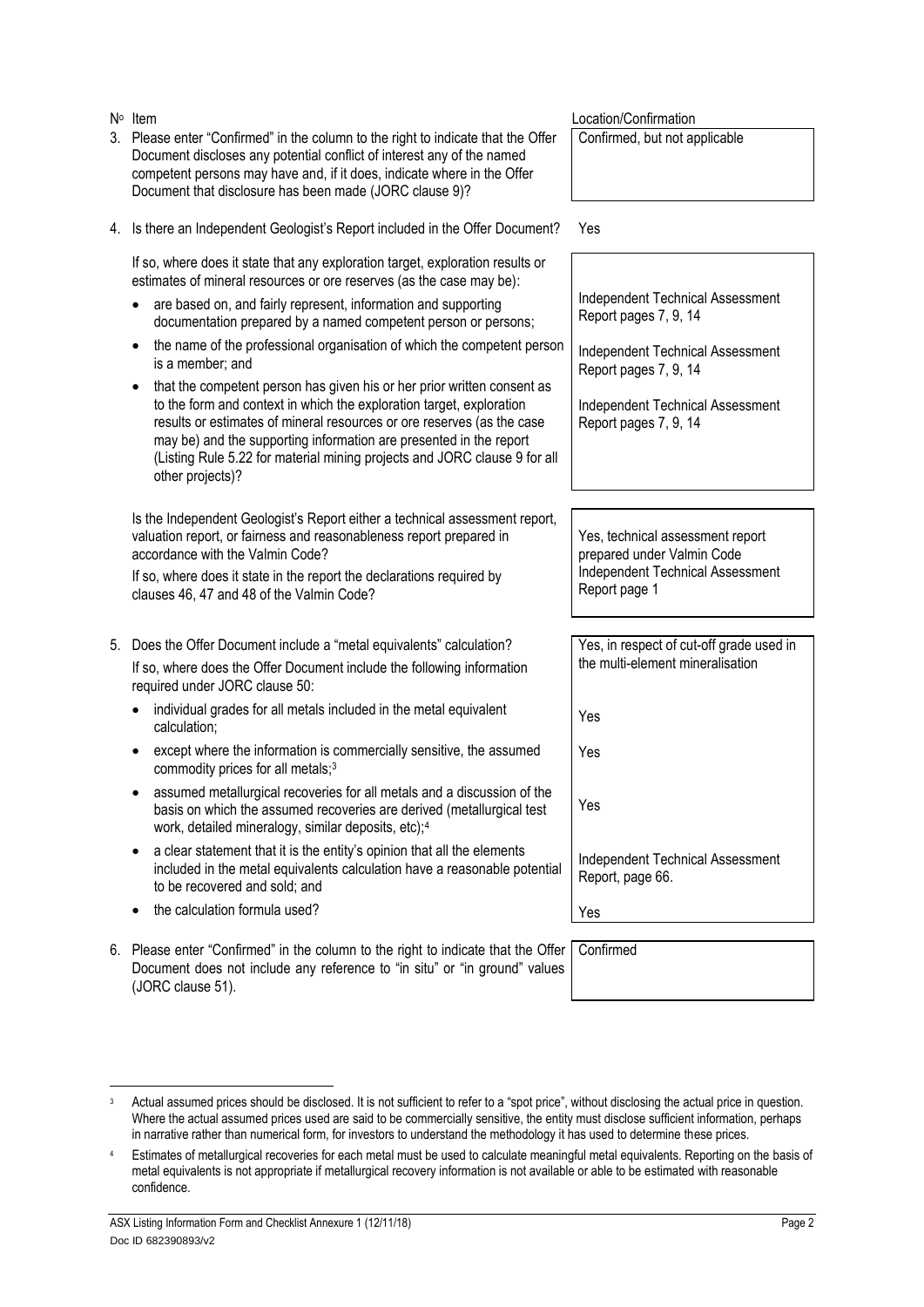N<sup>o</sup> Item

# **Exploration targets**

Location/Confirmation

*Complete this section if the Offer Document includes any reference to an exploration target.*

| 7. Where in the Offer Document does it disclose a detailed explanation of the<br>basis for the exploration target, including whether the target is based on<br>actual exploration results or on proposed exploration programmes and a<br>specific description of the level of exploration activity already completed<br>(JORC clause 17)?                                      | Not applicable |
|--------------------------------------------------------------------------------------------------------------------------------------------------------------------------------------------------------------------------------------------------------------------------------------------------------------------------------------------------------------------------------|----------------|
| 8. Where in the Offer Document does it state the proposed exploration<br>activities designed to test the validity of the exploration target and the<br>timeframe within which those activities are expected to be completed (JORC<br>clause 17)?                                                                                                                               | Not applicable |
| 9. Where in the Offer Document does it include the required statement by a<br>named competent person taking responsibility for the form and context in<br>which the exploration target appears (JORC clause 17)?                                                                                                                                                               | Not applicable |
| 10. Where in the Offer Document does it include the required clarification<br>statement that the potential quantity and grade is conceptual in nature, that<br>there has been insufficient exploration to estimate a mineral resource and<br>that it is uncertain if further exploration will result in the estimation of a<br>mineral resource (JORC clause 17)? <sup>5</sup> | Not applicable |
| 11. Please enter "Confirmed" in the column to the right to indicate that the<br>following JORC requirements have been satisfied:                                                                                                                                                                                                                                               | Not applicable |
| information relating to the exploration target has been expressed so that<br>it cannot be misrepresented or misconstrued as an estimate of a mineral<br>resource or ore reserve and the terms "resource" and "reserve" have not<br>been used in this context (JORC clause 17);                                                                                                 | Not applicable |
| the exploration target is expressed as a tonnage and grade range and as<br>an approximation only (JORC clause 17);                                                                                                                                                                                                                                                             | Not applicable |
| the Offer Document includes a description of the process used to<br>determine the grade and tonnage ranges used to describe the<br>exploration target (JORC clause 17);                                                                                                                                                                                                        | Not applicable |
| there are no "headline statements" in the Offer Document referring to the<br>exploration target (JORC clause 17); and                                                                                                                                                                                                                                                          | Not applicable |
| the exploration target does not include a "metal equivalent" estimate or<br>calculation (JORC clause 50).                                                                                                                                                                                                                                                                      | Not applicable |

### **Exploration results**

l

*Complete this section if the Offer Document includes any reference to exploration results*

12. Where in the Offer Document is the separate report in relation to each of the criteria in sections 1 and 2 of JORC Table 1 (Listing Rule 5.7.1)?<sup>6</sup>

Prospectus Schedule 5, Independent Technical Assessment Report, page 88- 182

<sup>&</sup>lt;sup>5</sup> Note that the clarification statement must be within the same paragraph as the first reference to the exploration target in the Offer Document.

<sup>6</sup> If an entity that determines that any of the criteria is not material to understanding the exploration results, the entity must identify the criteria and explain why it has determined that it is not material to that understanding.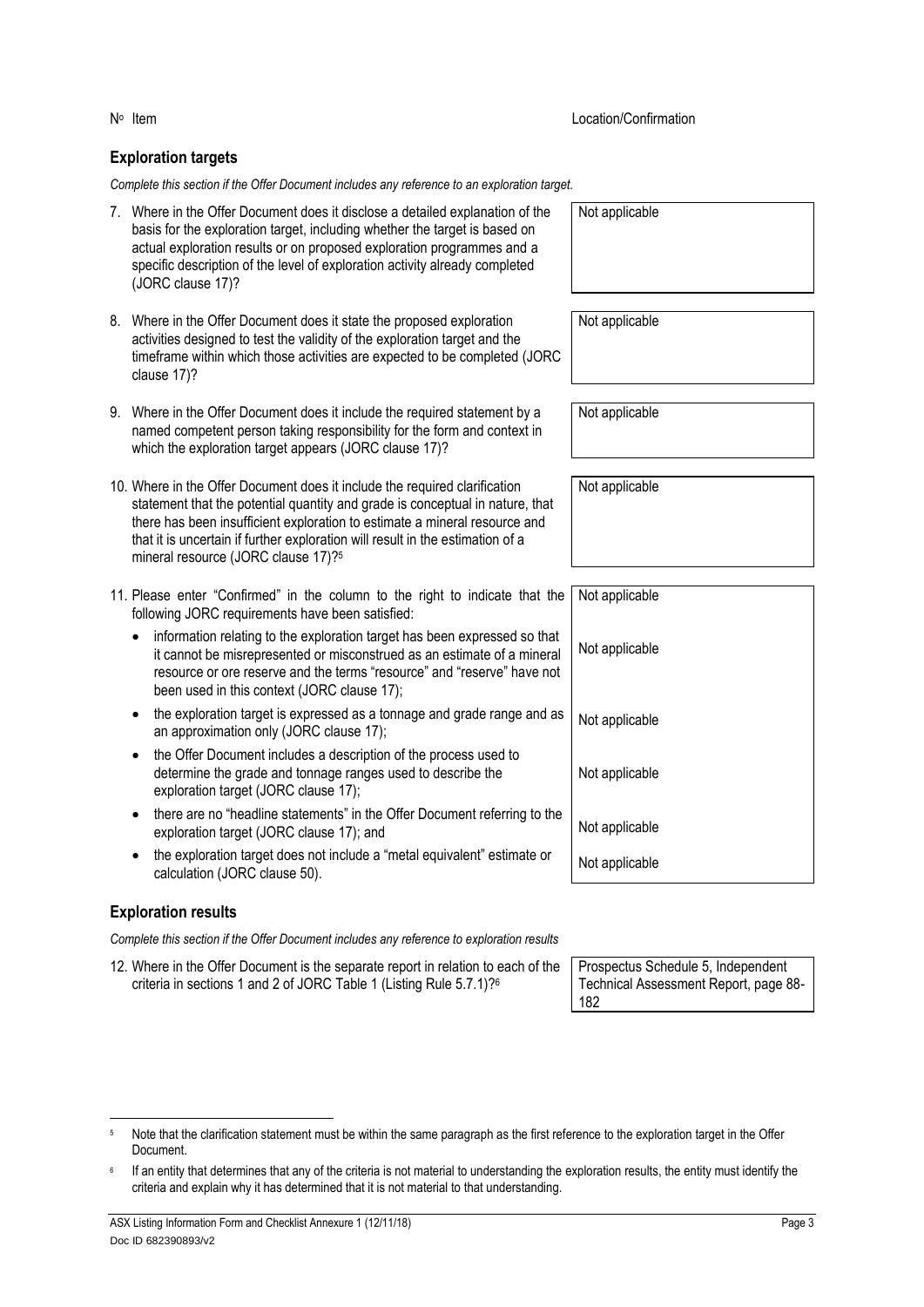N<sub>o</sub> Item

- 13. Where in the Offer Document is the separate table setting out the following information for material drill-holes (unless the entity determines that the information is not material):<sup>7</sup>
	- easting and northing of the drill-hole collar;
	- elevation or RL of the drill-hole collar;
	- dip and azimuth of the hole;
	- down hole width and depth; and
	- end of hole (Listing Rule 5.7.2)?

14. Please enter "Confirmed" in the column to the right to indicate that the following JORC requirements have been satisfied:

- if the exploration results relate to mineralisation not classified as a mineral resource or ore reserve, then estimates of tonnages and average grade have not been assigned to the mineralisation except as an exploration target in accordance with JORC clause 17 (JORC clause 18);
- if true widths of mineralisation are not reported, an appropriate qualification has been included in the Offer Document (JORC clause 19)
- clear diagrams and maps designed to represent the geological context have been included in the Offer Document which include a plan view of drill hole collar locations and appropriate sectional views (JORC clause 19);
- there has been no selected disclosure of information such as isolated assays, isolated drill holes, assays of panned concentrates or supergent enriched soils or surface samples, without placing them in perspective (JORC clause 19);
- if the Offer Document includes exploration results based on rock chip or grab sampling, the location (represented as a table, diagram or map), total number and assay results for the sampling have been included for each sample so as to ensure samples are representative and not selectively reported (JORC clause 19 and JORC Table 1); and
- if the Offer Document reports visual results in the absence of assays, it does not include any reference to the grade or economic potential of the mineralisation (Example D in Annexure A of Guidance Note 8).

### **Mineral resources**

*Complete this section if the Offer Document includes any reference to an estimate of mineral resources.*

|  | 15. Where in the Offer Document does the competent person explicitly discuss<br>the basis for the reasonable prospects for eventual economic extraction of<br>the mineral resource (JORC clause 20)? | Prospectus Schedule 5, Independent<br><b>Technical Assessment Report, Sections</b><br>4.5, 5.5 and 8.5 and Appendices 1-3 |
|--|------------------------------------------------------------------------------------------------------------------------------------------------------------------------------------------------------|---------------------------------------------------------------------------------------------------------------------------|
|  |                                                                                                                                                                                                      |                                                                                                                           |
|  | 16. Where in the Offer Document does the competent person explicitly discuss                                                                                                                         | Prospectus Schedule 5, Independent                                                                                        |
|  | the technical and economic support for the cut-off assumption applied                                                                                                                                | <b>Technical Assessment Report, Sections</b>                                                                              |
|  | (JORC clause 20)?                                                                                                                                                                                    | 4.5, 5.5 and 8.5 and Appendices 1-3                                                                                       |
|  |                                                                                                                                                                                                      |                                                                                                                           |
|  | 17. Where in the Offer Document does it disclose the relevant geology and                                                                                                                            | Prospectus Schedule 5, Independent                                                                                        |
|  | geological interpretation (Listing Rule 5.8.1 first bullet point)? <sup>8</sup>                                                                                                                      | <b>Technical Assessment Report, Sections</b>                                                                              |
|  |                                                                                                                                                                                                      | 4.5, 5.5 and 8.5 and Appendices 1-3                                                                                       |

<span id="page-23-0"></span>l <sup>7</sup> An entity that determines that a drill-hole table setting out the information described above is not material, is not required to attach the table to the Offer Document but must explain why it has determined that the table is not material to understanding the exploration results.

Note that the information referred in items [17-](#page-23-0)[24](#page-24-0) should be disclosed independently from the separate report in relation to each of the criteria in sections 1, 2 and 3 (and 5 if appropriate) of JORC Table 1 required under Listing Rule 5.8.2 mentioned in item [25](#page-24-1) below.

Location/Confirmation

Prospectus Schedule 5, Independent Technical Assessment Report, page 88- 182

| ٦e                   |                |  |
|----------------------|----------------|--|
|                      | Confirmed      |  |
|                      |                |  |
|                      |                |  |
|                      | Confirmed      |  |
| ));                  |                |  |
| $\ddot{\phantom{0}}$ | Confirmed      |  |
|                      |                |  |
|                      |                |  |
| ۱e                   | Confirmed      |  |
|                      |                |  |
| r                    | Not applicable |  |
| ı                    |                |  |
|                      |                |  |
|                      | Not applicable |  |
| e                    |                |  |
|                      |                |  |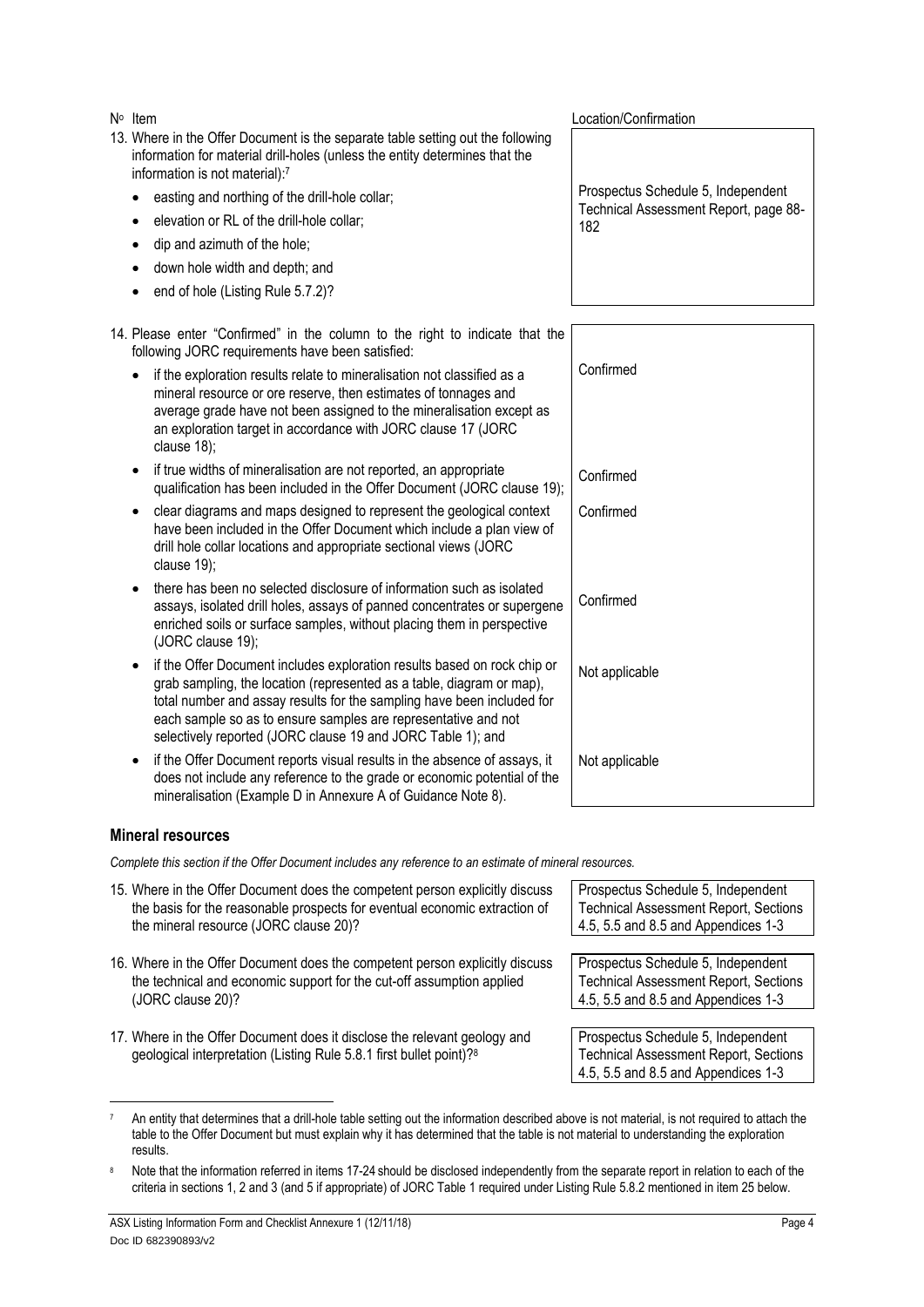| N <sup>o</sup> Item                                                                                                                                                                                                                                                                                                                                                                                                           | Location/Confirmation                                                                                                                                                                                                                                |
|-------------------------------------------------------------------------------------------------------------------------------------------------------------------------------------------------------------------------------------------------------------------------------------------------------------------------------------------------------------------------------------------------------------------------------|------------------------------------------------------------------------------------------------------------------------------------------------------------------------------------------------------------------------------------------------------|
| 18. Where in the Offer Document does it disclose the entity's sampling and sub-<br>sampling techniques (Listing Rule 5.8.1 second bullet point)?                                                                                                                                                                                                                                                                              | Prospectus Schedule 5, Independent<br><b>Technical Assessment Report, Sections</b><br>4.5, 5.5 and 8.5 and Appendices 1-3                                                                                                                            |
| 19. Where in the Offer Document does it disclose the entity's drilling techniques<br>(Listing Rule 5.8.1 third bullet point)?                                                                                                                                                                                                                                                                                                 | Prospectus Schedule 5, Independent<br><b>Technical Assessment Report, Sections</b><br>4.5, 5.5 and 8.5 and Appendices 1-3                                                                                                                            |
| 20. Where in the Offer Document does it disclose the criteria used for<br>classification, including drill and data spacing and distribution - this includes<br>separately identifying the drill spacing used to classify each category of<br>mineral resources (inferred, indicated and measured) where estimates for<br>more than one category of mineral resource are reported (Listing Rule 5.8.1<br>fourth bullet point)? | Prospectus Schedule 5, Independent<br><b>Technical Assessment Report, Sections</b><br>4.5, 5.5 and 8.5 and Appendices 1-3,<br>dominantly Inferred Mineral Resource<br>reflecting the reliance on historic drilling<br>where QAQC data is problematic |
| 21. Where in the Offer Document does it disclose the entity's sample analysis<br>method (Listing Rule 5.8.1 fifth bullet point)?                                                                                                                                                                                                                                                                                              | Prospectus Schedule 5, Independent<br><b>Technical Assessment Report, Sections</b><br>4.5, 5.5 and 8.5 and Appendices 1-3,<br>discloses historical assay techniques<br>where available                                                               |
| 22. Where in the Offer Document does it disclose the entity's estimation<br>methodology (Listing Rule 5.8.1 sixth bullet point)?                                                                                                                                                                                                                                                                                              | Prospectus Schedule 5, Independent<br><b>Technical Assessment Report, Sections</b><br>4.5, 5.5 and 8.5 and Appendices 1-3                                                                                                                            |
| 23. Where in the Offer Document does it disclose the entity's cut-off grade(s),<br>including the basis for the selected cut-off grade(s) (Listing Rule 5.8.1<br>seventh bullet point)?                                                                                                                                                                                                                                        | Prospectus Schedule 5, Independent<br><b>Technical Assessment Report, Sections</b><br>4.5, 5.5 and 8.5 and Appendices 1-3,<br>discloses historical assay techniques<br>where available                                                               |
| 24. Where in the Offer Document does it disclose mining and metallurgical<br>methods and parameters, and other material modifying factors considered to<br>date (Listing Rule 5.8.1 eighth bullet point)?                                                                                                                                                                                                                     | Prospectus Schedule 5, Independent<br><b>Technical Assessment Report, Sections</b><br>4.5, 5.5 and 8.5 and Appendices 1-3                                                                                                                            |
| 25. Where in the Offer Document is the separate report in relation to each of the<br>criteria in sections 1, 2 and 3 (and 5 if appropriate) of JORC Table 1 (Listing<br>Rule 5.8.2)? <sup>9</sup>                                                                                                                                                                                                                             | Prospectus Schedule 5, Independent<br><b>Technical Assessment Report, Sections</b><br>4.5, 5.5 and 8.5 and Appendices 1-3                                                                                                                            |

<span id="page-24-1"></span><span id="page-24-0"></span>l

<sup>9</sup> If an entity that determines that any of the criteria is not material to understanding the estimate of mineral resources, the entity must identify the criteria and explain why it has determined that it is not material to that understanding.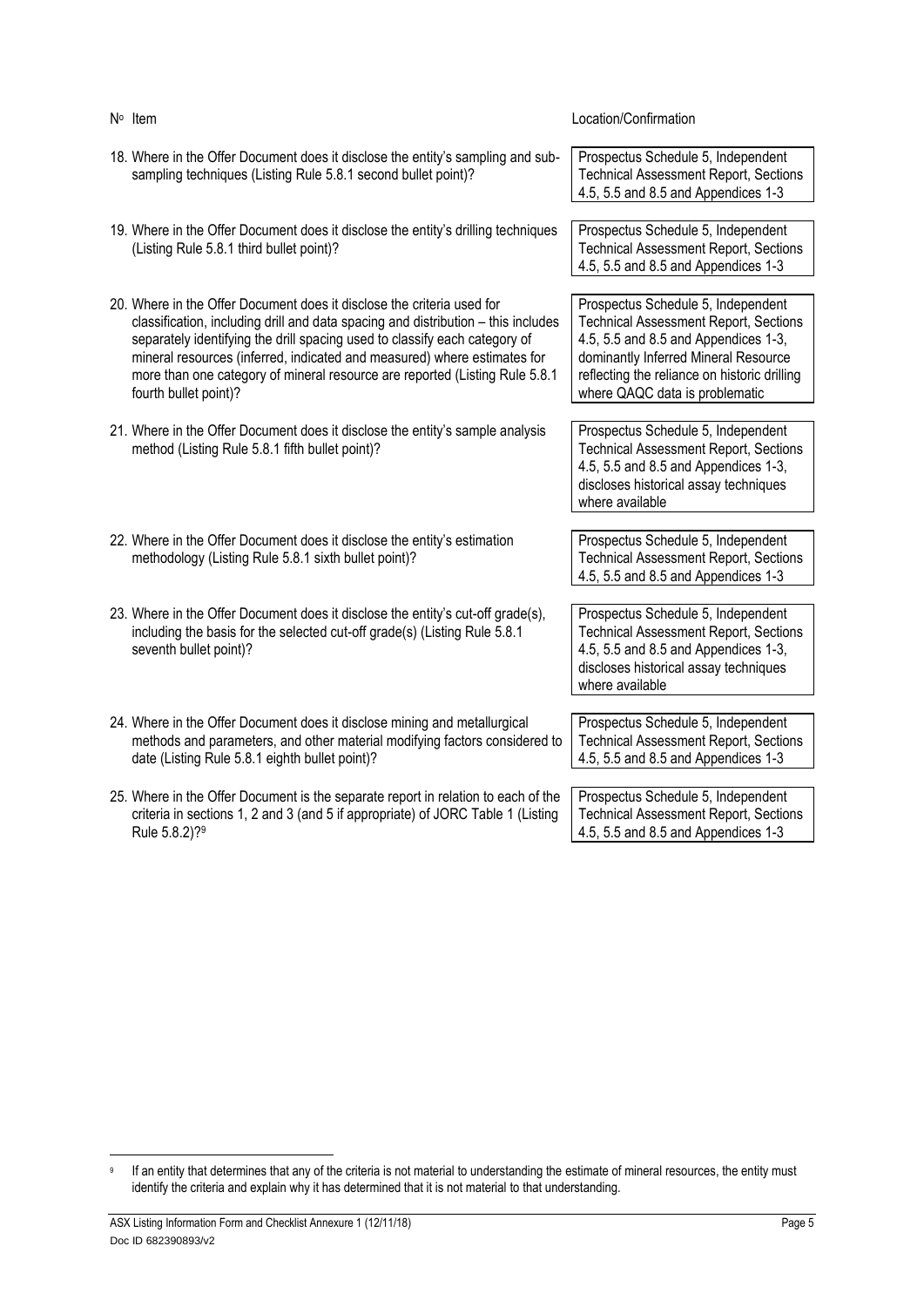| $N°$ Item                                                                                                                                                                                                                                                              | Location/Confirmation |
|------------------------------------------------------------------------------------------------------------------------------------------------------------------------------------------------------------------------------------------------------------------------|-----------------------|
| 26. Please enter "Confirmed" in the column to the right to indicate that the<br>following JORC requirements have been satisfied:                                                                                                                                       |                       |
| the mineral resource estimate has been appropriately classified<br>according to increasing geological confidence (ie inferred, indicated or<br>measured - JORC clause 20-24);                                                                                          | Confirmed             |
| if an estimation of an inferred mineral resource is presented on the basis<br>٠<br>of extrapolation beyond the nominal sampling spacing and taking into<br>account the style of mineralisation, the report contains sufficient<br>information to inform the reader of: | Confirmed             |
| the maximum distance that the resource is extrapolated beyond the<br>sample points;                                                                                                                                                                                    | Confirmed             |
| the proportion of the resource that is based on extrapolated data;                                                                                                                                                                                                     | Confirmed             |
| the basis on which the resource is extrapolated to these limits; and                                                                                                                                                                                                   |                       |
| a diagrammatic representation of the inferred mineral resource<br>$\bullet$<br>showing clearly the extrapolated part of the estimated resource<br>(JORC clause 21);                                                                                                    | Confirmed             |
| the mineral resource estimate has been rounded off to appropriately<br>significant figures, is referred to as an estimate not as a calculation and,<br>in the case of inferred mineral resources, is qualified by the term<br>'approximately' (JORC clause 25);        | Confirmed             |
| where contained metal or mineral content has been reported,<br>$\bullet$<br>corresponding tonnages and grade have also been reported (JORC<br>clause $26$ ;                                                                                                            | Confirmed             |
| inferred, indicated or measured resources have not been reported as a<br>٠<br>combined estimate unless details for the individual categories have also<br>been provided (JORC clause 26); and                                                                          | Confirmed             |
| resource estimates have not been aggregated with reserve estimates to<br>$\bullet$<br>report a single combined figure (JORC clause 26).                                                                                                                                | Confirmed             |

### **Ore reserves**

l

*Complete this section if the Offer Document includes any reference to an estimate of ore reserves.*

- 27. Where in the Offer Document does it disclose the material assumptions and the outcomes from any pre-feasibility study (PFS) or feasibility study (FS), as the case may be, defining the ore reserves (Listing Rule 5.9.1 first bullet point)?<sup>10</sup> Not applicable 28. Where in the Offer Document does it disclose the criteria used for Not applicable
- classification, including the classification of the mineral resources on which the ore reserves are based and the confidence in the modifying factors applied (Listing Rule 5.9.1 second bullet point)?
- 29. Where in the Offer Document does it disclose the mining method selected and other mining assumptions, including mining recovery factors and mining dilution factors (Listing Rule 5.9.1 third bullet point)?
- 30. Where in the Offer Document does it disclose the processing method selected and other processing assumptions, including the recovery factors applied and the allowances made for deleterious elements (Listing Rule 5.9.1 fourth bullet point)?

Not applicable

Not applicable

<sup>&</sup>lt;sup>10</sup> If the economic assumptions are commercially sensitive to the entity, an explanation of the methodology used to determine the assumptions rather than the actual figure can be reported.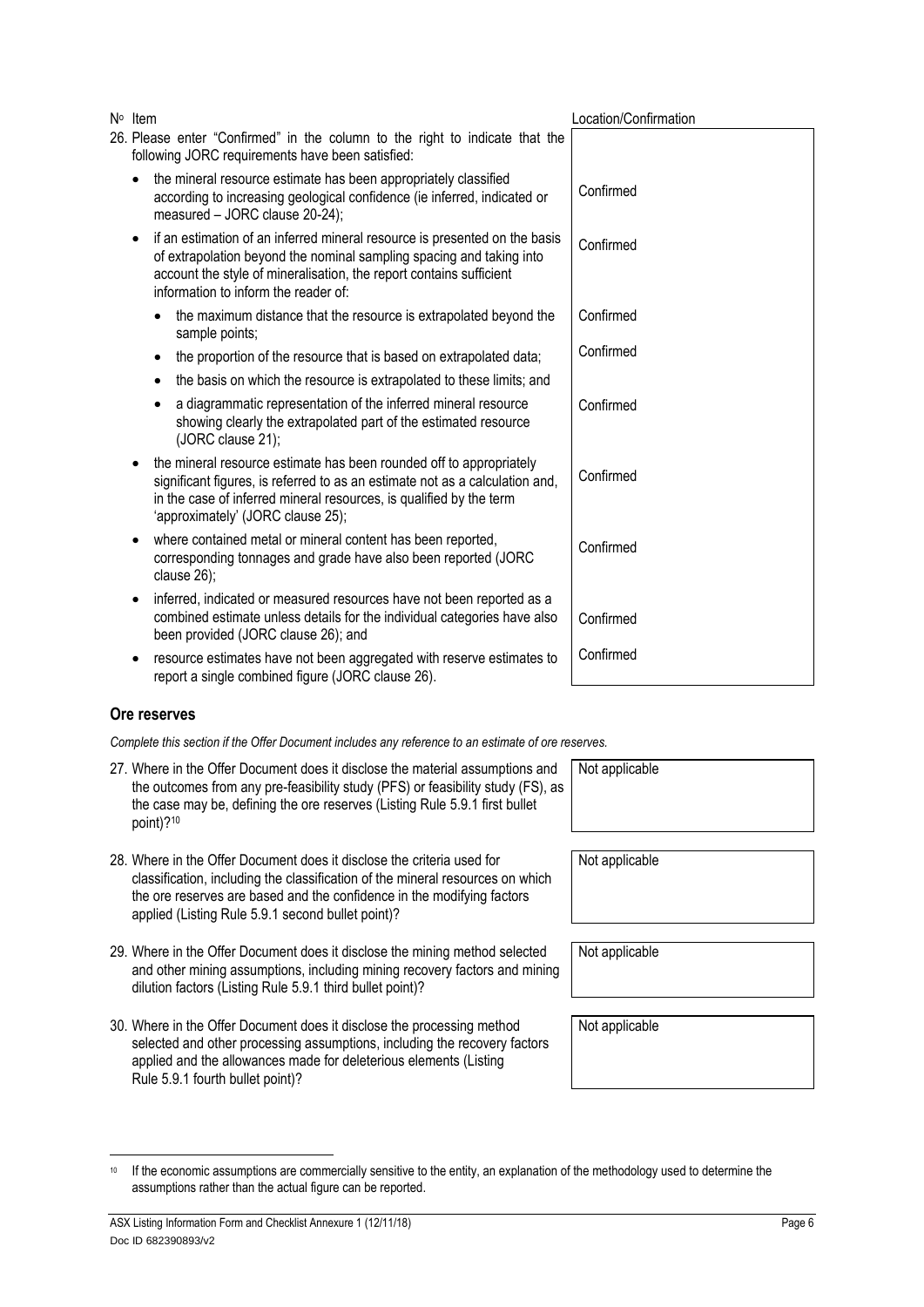availability of project finance?

N<sub>o</sub> Item

- 31. Where in the Offer Document does it disclose the basis of the cut-off grade(s) or quality parameters applied (Listing Rule 5.9.1 fifth bullet point)?
- 32. Where in the Offer Document does it disclose estimation methodology (Listing Rule 5.9.1 sixth bullet point)?
- 33. Where in the Offer Document does it disclose material modifying factors, including the status of environmental approvals, mining tenements and approvals, other governmental factors and infrastructure requirements for the selected mining methods and for transportation to market (Listing Rule 5.9.1 seventh bullet point)?
- 34. Where in the Offer Document is the separate report in relation to each of the criteria in sections 1, 2, 3 and 4 (and 5 if appropriate) of JORC Table 1 (Listing Rule 5.9.2)?<sup>11</sup>
- 35. Please enter "Confirmed" in the column to the right to indicate that the following JORC requirements have been satisfied:
	- the reserve estimate has been appropriately classified according to increasing geological confidence (ie probable or proved – JORC clause 29-32);
	- the reserve estimate has been rounded off to appropriately significant figures (JORC clause 33);
	- where present metal or mineral content has been reported, corresponding tonnages and grade have also been reported (JORC clause 34);
	- proved and probable reserves have not been reported as a combined estimate unless details for the individual categories have also been provided (JORC clause 34);
	- reserve estimates have not been aggregated with resource estimates to report a single combined figure (JORC clause 36); and
	- where figures for both resources and reserves are reported, a statement has been included in the Offer Document which clearly indicates whether the resources are inclusive of, or additional to, the reserves (JORC clause 36).

### **Production targets or financial information derived from production targets**

*Complete this section if the Offer Document includes any reference to a production target or financial information derived from a production target (such as forecast revenues, forecast costs of production, forecast capex, a net present value, internal rate of return or payback period).*

36. Where in the Offer Document does it disclose the material assumptions on which the production target is based (Listing Rule 5.16.1)?

Specifically, where in the Offer Document does it disclose the material assumptions about the 'modifying factors' in the JORC Code?

Specifically, where in the Offer Document does it disclose the material assumptions about the scheduling of development and production and the

the criteria and explain why it has determined that it is not material to that understanding.

Location/Confirmation Not applicable

Not applicable

Not applicable

Not applicable

Not applicable Not applicable Not applicable Not applicable Not applicable Not applicable

Not applicable

Not applicable

Not applicable

If an entity that determines that any of the criteria is not material to understanding the estimate of ore reserves, the entity must identify

 $\overline{a}$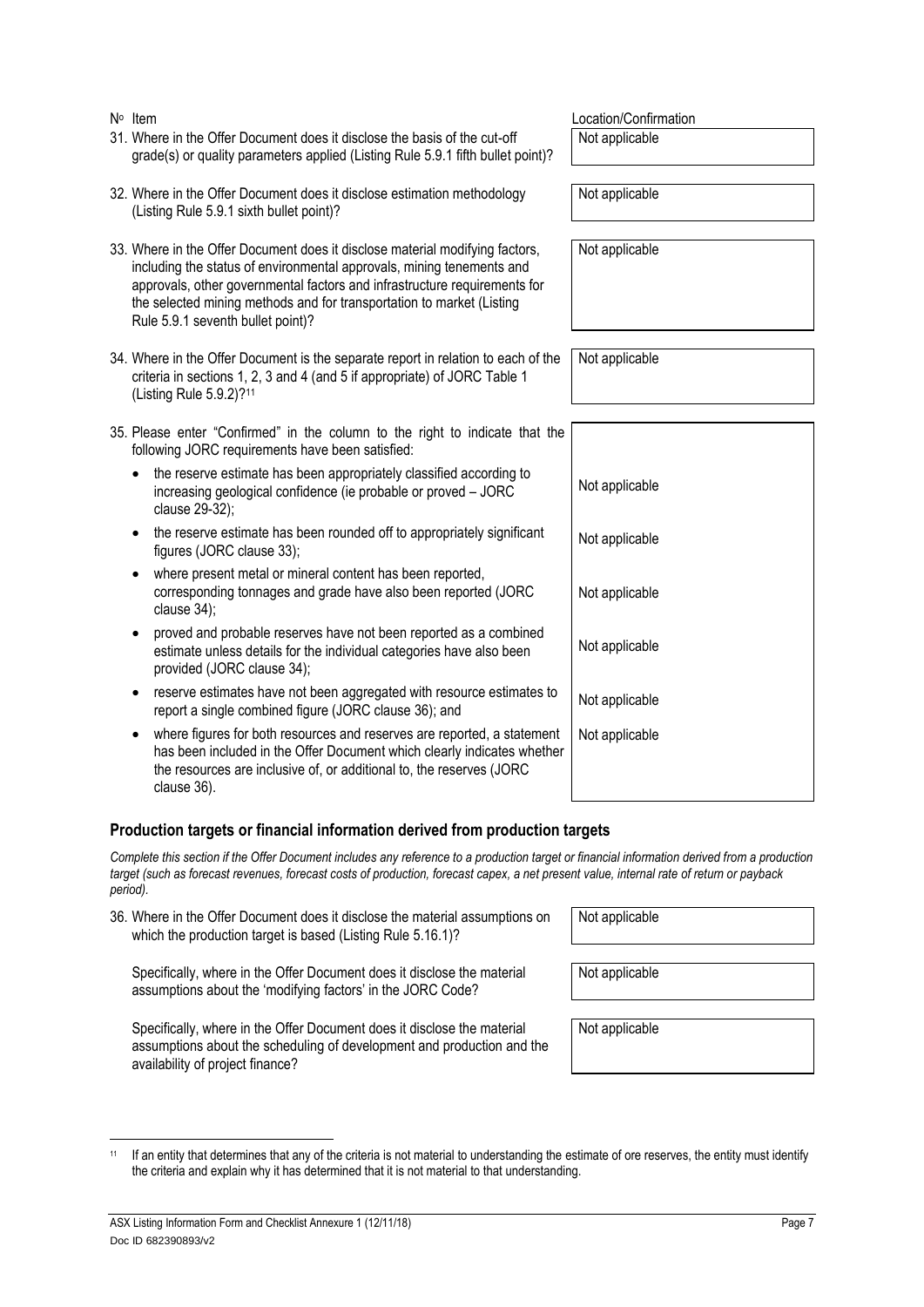- N<sub>o</sub> Item
- 37. Where in the Offer Document does it state that the reserves or resources underpinning the production target have been prepared by a competent person in accordance with the JORC Code (Listing Rule 5.16.2)?<sup>12</sup>
- 38. Where in the Offer Document does it state the relevant proportions of ore reserves, mineral resources, exploration target and qualifying foreign estimates underpinning the production target (Listing Rule 5.16.3)?
- 39. Is a proportion of the production target based on an inferred mineral resource?

If so, please indicate where in the Offer Document the required cautionary statement has been included stating that:<sup>13</sup>

"*There is a low level of geological confidence associated with inferred mineral resources and there is no certainty that further exploration work will result in the determination of indicated mineral resources or that the production target itself will be realised*" (Listing Rule 5.16.4)?

40. Is a proportion of the production target based on an exploration target?

If so, where in the Offer Document does it include a statement of the factors that lead the entity to believe that it has a reasonable basis for reporting the production target in that context (Listing Rule 5.16.5 and section 8 of Guidance Note 31 *Reporting on Mining Activities*)?

Please also indicate where in the Offer Document the required cautionary statement has been included stating that:<sup>14</sup>

"*The potential quantity and grade of an exploration target is conceptual in nature, there has been insufficient exploration to determine a mineral resource and there is no certainty that further exploration work will result in the determination of mineral resources or that the production target itself will be realised.*" (Listing Rule 5.16.5 and section 8 of Guidance Note 31 *Reporting on Mining Activities*)?

41. Is the Production Target based solely on an inferred mineral resource? Not applicable

If so, where in the Offer Document does it include a statement of the factors that lead the entity to believe that it has a reasonable basis for reporting the production target based solely on inferred mineral resources (Listing Rule 5.16.6 and section 8.7 of Guidance Note 31 *Reporting on Mining Activities*)?

Please indicate where in the Offer Document it states the level of confidence with which the inferred mineral resources are estimated and the basis for that level of confidence (Listing Rule 5.16.6)

Location/Confirmation

Not applicable

Not applicable

Not applicable

Not applicable

Not applicable

Not applicable

Not applicable

l

Note that disclosing a production target that is based solely on an exploration target or solely on a combination of inferred mineral resources and an exploration target is prohibited (Listing Rule 15.5(a)), as is disclosing a production target based solely or partly on historical estimates or foreign estimates (other than qualifying foreign estimates) of mineralisation (Listing Rule 15.5(b)). A production target that is based solely on an inferred mineral resource must comply with Listing Rule 5.16.6.

<sup>&</sup>lt;sup>13</sup> Note that the cautionary statement must be proximate to, and have equal prominence as, the reported production target.

<sup>14</sup> Note again that the cautionary statement must be proximate to, and have equal prominence as, the reported production target.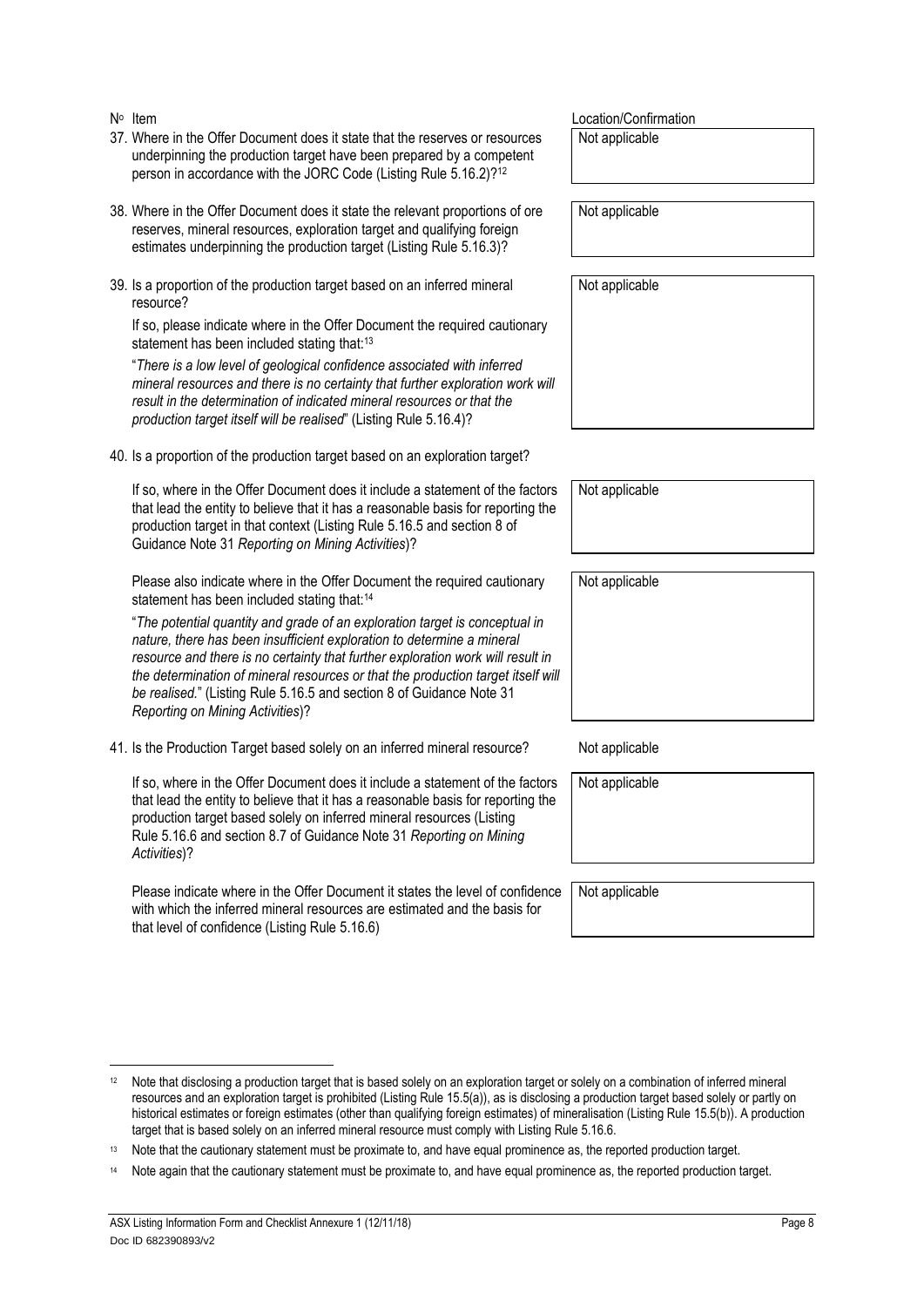| N <sup>o</sup> Item                                                                                                                                                                                                                                                                                                                                                                                                                  | Location/Confirmation |
|--------------------------------------------------------------------------------------------------------------------------------------------------------------------------------------------------------------------------------------------------------------------------------------------------------------------------------------------------------------------------------------------------------------------------------------|-----------------------|
| Please also indicate where in the Offer Document the required cautionary<br>statement has been included stating that: <sup>15</sup>                                                                                                                                                                                                                                                                                                  | Not applicable        |
| "There is a low level of geological confidence associated with inferred<br>mineral resources and there is no certainty that further exploration work will<br>result in the determination of indicated mineral resources or that the                                                                                                                                                                                                  |                       |
| production target itself will be realised. The stated production target is based<br>on the company's current expectations of future results or events and should<br>not be solely relied upon by investors when making investment decisions.<br>Further evaluation work and appropriate studies are required to establish<br>sufficient confidence that this target will be met." (Listing Rule 5.16.6)                              |                       |
| And provide a copy of the technical report required under Listing Rule 5.16.6<br>to support the production target with a sufficient level of confidence and<br>which has been prepared by, or under the supervision of, a named<br>independent competent person or persons and includes the information<br>referred to in Listing Rules 5.22(b) and (c)                                                                              | Not applicable        |
| 42. Is the production target based on a portion of inferred mineral resources<br>and/or an exploration target in addition to ore reserves and/or measured and<br>indicated mineral resources?                                                                                                                                                                                                                                        | Not applicable        |
| If so, please enter "Confirmed" in the column to the right to indicate that the<br>entity is satisfied that the respective proportions of inferred mineral<br>resources and the exploration target are not the determining factors in<br>project viability (section 8.5 of Guidance Note 31 Reporting on Mining<br>Activities)                                                                                                       | Not applicable        |
| Please also enter "Confirmed" in the column to the right to indicate that the<br>inferred mineral resources and exploration target do not feature as a<br>significant proportion early in the mine plan (section 8.5 of Guidance Note 31<br>Reporting on Mining Activities)                                                                                                                                                          | Not applicable        |
| 43. Is a proportion of the production target based on qualifying foreign estimates<br>that have not been verified and reported as mineral resources or ore<br>reserves in accordance with the JORC Code after 3 years from the date the<br>qualifying foreign estimates were initially reported?<br>If so, where in the Offer Document is the statement and explanation referred<br>to in Listing Rule 5.14.2 (Listing Rule 5.16.7)? | Not applicable        |
| 44. Does the Offer Document include forecast financial information derived from<br>a production target relating to:                                                                                                                                                                                                                                                                                                                  | Not applicable        |
| the mineral resources and ore reserves holdings of the entity (an entity<br>level production target); or                                                                                                                                                                                                                                                                                                                             |                       |
| a material mining project of the entity (or two or more mining projects<br>which together are material to the entity)?                                                                                                                                                                                                                                                                                                               |                       |
| If so, where in the Offer Document does it include all material assumptions<br>on which the forecast financial information is based (Listing Rule 5.17.1)? <sup>16</sup>                                                                                                                                                                                                                                                             | Not applicable        |
| Where in the Offer Document does it state the production target from which<br>the forecast financial information is derived, including all the information<br>contained in Listing Rule 5.16 (Listing Rule 5.17.2)                                                                                                                                                                                                                   | Not applicable        |

l

<sup>15</sup> Note again that the cautionary statement must be proximate to, and have equal prominence as, the reported production target.

<sup>16</sup> If the economic assumptions are commercially sensitive to the entity, an explanation of the methodology used to determine the assumptions rather than the actual figure can be reported. Note, however, that economic assumptions may not be commercially sensitive. An entity that considers that certain information is commercially sensitive should refer to section 8.6 of Guidance Note 31 on the steps ASX expects it to take in these circumstances.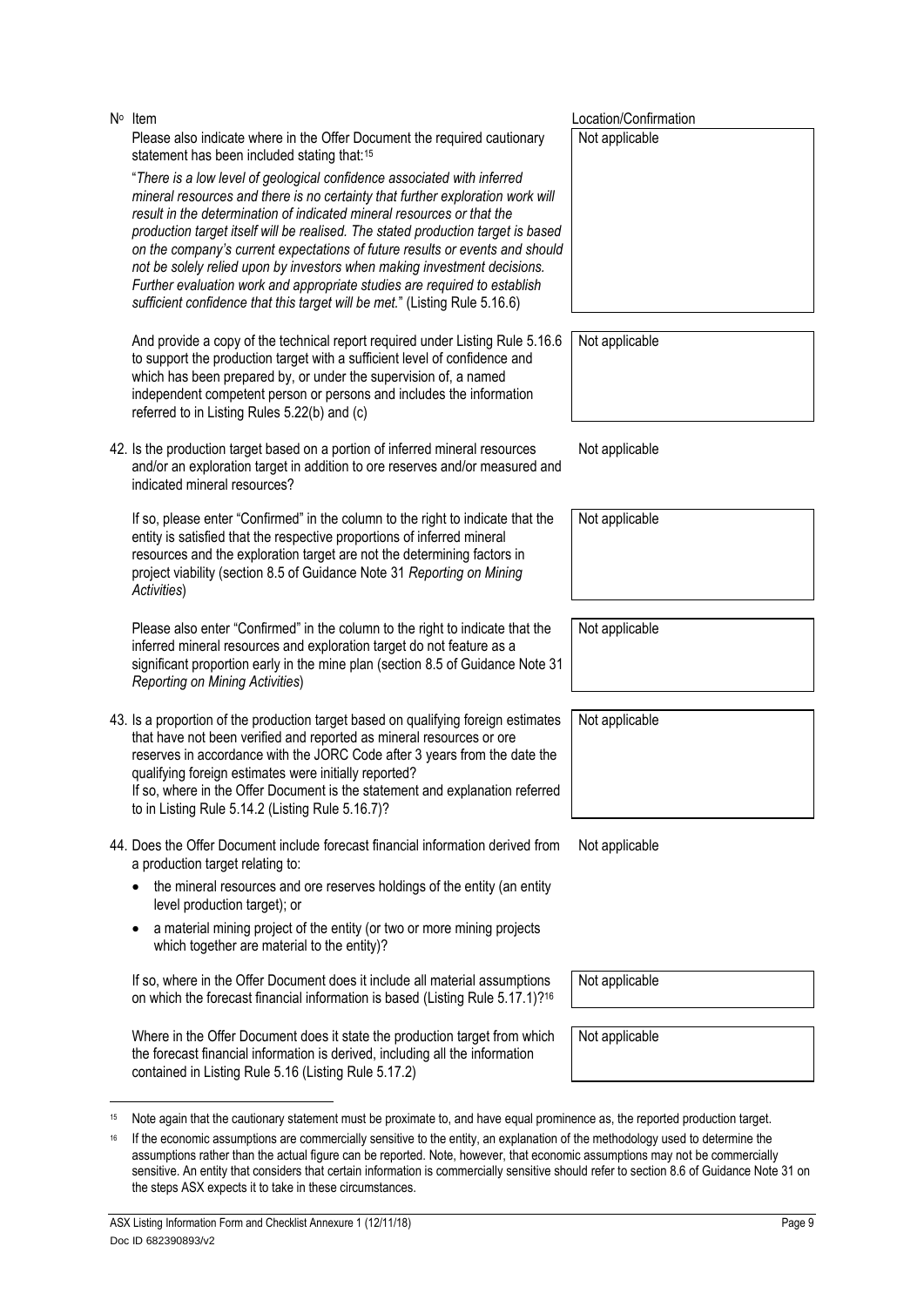If a significant proportion of the production target is based on an exploration target, where in the Offer Document does it state the implications for the forecast financial information of not including the exploration target in the production target (Listing Rule 5.17.3)

### Scoping studies<sup>17</sup>

*Complete this section if the Offer Document includes any reference to a scoping study.*

45. Is the scoping study partially supported by an inferred mineral resource and/or exploration target?

If so, where in the Offer Document does it state both the proportion and relative sequencing of the inferred mineral resource and/or exploration target within the scoping study (JORC clause 38)?

- 46. Where in the Offer Document is the cautionary statement required under clause 38 of the JORC Code about the scoping study?<sup>18</sup>
- 47. Has the sample cautionary statement suggested in clause 38 of the JORC Code been augmented to reflect the surrounding facts and circumstances and to address the other issues dealt with in ASX's scoping study guidance (ASX Scoping Study Guideline 4)?

### **Mining exploration entities**

*Complete this section if the entity is a mining exploration entity.*

- 48. Where in the Offer Document is there a map or maps of the entity's mining tenements prepared by a competent person, which:
	- indicate the geology and other pertinent features of the tenements, including their extent and location in relation to a capital city or major town, and relative to any nearby properties which have a significant bearing on the potential of the tenements;
	- are dated; and

l

- identify the competent person and the report to which they relate?
- 49. Where in the Offer Document is there a schedule of the entity's mining tenements prepared by a competent person, which states in relation to each mining tenement:
	- the geographical area where the mining tenement is situated;
	- the nature of the title to the mining tenement;
	- whether the title has been formally confirmed or approved and, if not, whether an application for confirmation or approval is pending and whether the application is subject to challenge; and
	- the person in whose name the title to the mining tenement is currently held?
- 50. Where in the Offer Document is there a statement setting out a program of expenditure, together with a timetable for completion of an exploration program, in respect of each mining tenement (or, where applicable, each group of tenements)?

Location/Confirmation

Not applicable

Not applicable

Not applicable

Not applicable

Prospectus Schedule 5, Independent Technical Assessment Report by Cube Consulting and Prospectus, Section 2.4

Prospectus Schedule 4 Solicitor's report and Schedule 5, Independent Technical Assessment Report by Cube Consulting Schedule 4 and 5

Schedule 4 and 5

Schedule 4 and 5

Schedule 4 and 5

Prospectus Section 1.7, Prospectus Schedule 5, Independent Technical Assessment Report by Cube Consulting for each prospect section

<sup>17</sup> JORC clause 38 defines a "scoping study" as an order of magnitude technical and economic study of the potential viability of mineral resources. It includes appropriate assessments of realistically assumed modifying factors together with any other relevant operational factors that are necessary to demonstrate at the time of reporting that progress to a pre-feasibility study can be reasonably justified.

Note that the cautionary statement must be in the same paragraph as, or immediately following, the disclosure of the scoping study.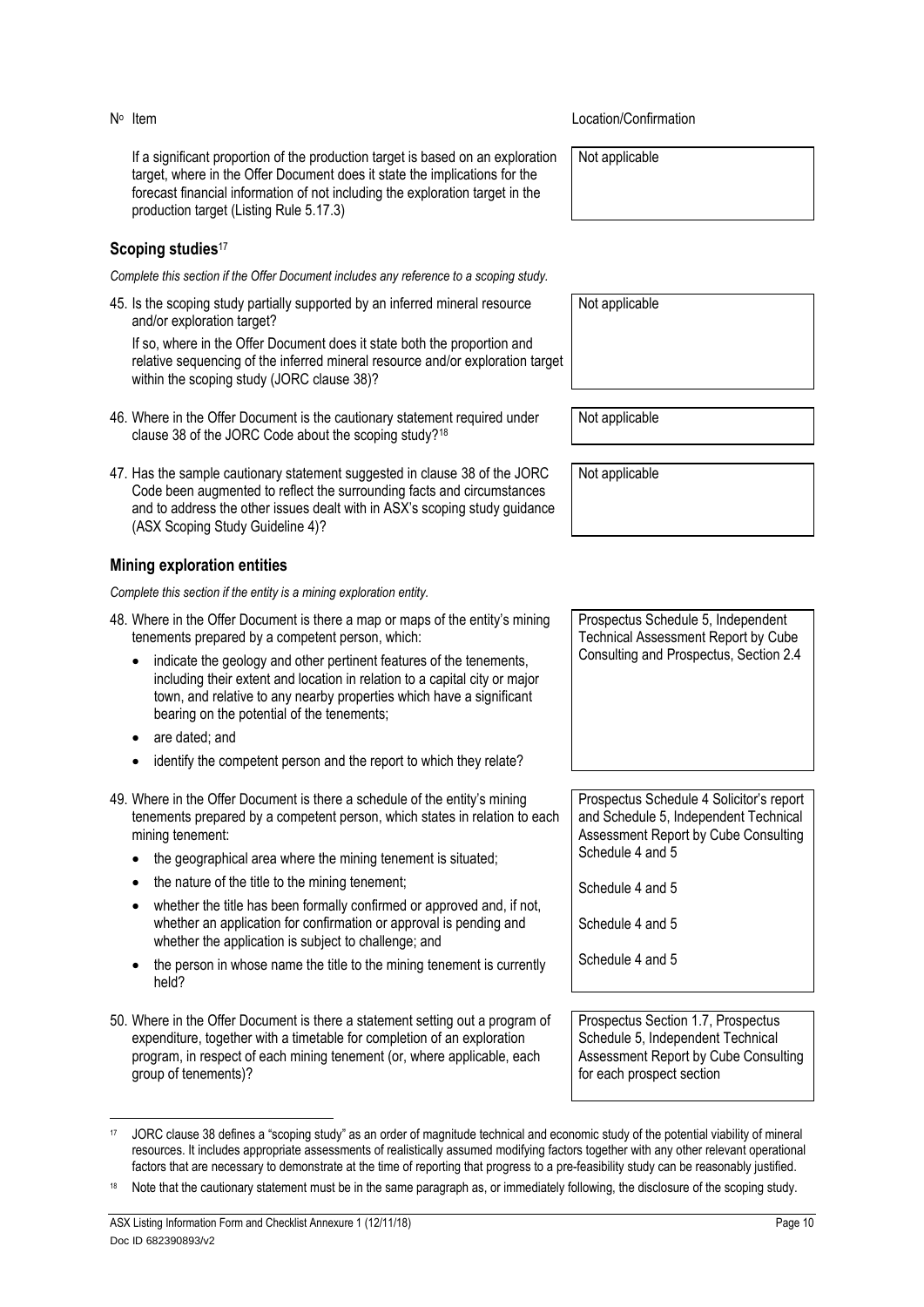19 ASX may require evidence to support expenditure claims.

l

N<sup>o</sup> Item

51. Within the 2 years preceding the date of the entity's application for admission Yes to the official list, has the entity acquired, or entered into an agreement to acquire, an interest in a mining exploration area or similar mining tenement from any person?

If so, where in the Offer Document does it disclose:

- the date of the acquisition or agreement;
- full details of the tenement, including any title particulars;
- the name of the vendor;
- if the vendor was not the beneficial owner of the tenement at the date of the acquisition or agreement, the name of the beneficial owner;
- details of any relationship between the vendor (or, if the vendor was not the beneficial owner of the tenement at the date of the acquisition or agreement, between the beneficial owner(s)) and the entity or any related party or promoter of the entity; and
- details of the purchase price paid or payable and all other consideration (whether legally enforceable or not) passing directly or indirectly to the vendor?

Is the vendor (or, if the vendor was not the beneficial owner of the tenement at the date of the acquisition or agreement, is any of the beneficial owner(s)) a related party or promoter of the entity?

If so, please enter "Confirmed" in the column to the right to indicate that the consideration paid by the entity for the tenement was solely restricted securities, save to the extent it involved the reimbursement of expenditure incurred in developing the tenement<sup>19</sup> or the entity was not required to apply the restrictions in Appendix 9B under Listing Rule 9.1.3 (Listing Rule 1.1 Condition 11)

Please also provide a copy of the agreement(s) relating to the acquisition entered into by the entity and any expert's report or valuation obtained by the entity in relation to the acquisition

52. Is the entity or a child entity in a joint venture arrangement to investigate or No explore a mining tenement?

If so, please provide a copy of the joint venture agreement  $\vert$  Not applicable

Where in the joint venture agreement does it provide that if the entity requires it, the operator of the joint venture will give the entity all the information the entity requires to comply with the Listing Rules, and that the information may be given to ASX for release to the market if necessary for the entity to comply with the Listing Rules (Listing Rule 5.45)?

### **Historical or foreign estimates for a material mining project**<sup>20</sup>

*Complete this section if the Offer Document includes any reference to historical or foreign estimates for a material mining project.*

<sup>20</sup> An "historical estimate" is an estimate of quantity and grade of mineralisation that is based on information and supporting

documentation that was prepared prior to the introduction of JORC (1989) and which an entity has not verified as mineral resources or ore reserves in accordance with JORC (Listing Rule 19.12). A "foreign estimate" is an estimate of quantity and grade of mineralisation

53. Where in the Offer Document does it disclose the source and date of the historical estimates or foreign estimates (Listing Rule 5.12.1)?

Location/Confirmation

Demerger Implementation Deed, Section 6.2 of the Prospectus

ASX granted in-principle waiver, as per Section 1.13 of the Prospectus

Tab 12

Not applicable

Yes

Not applicable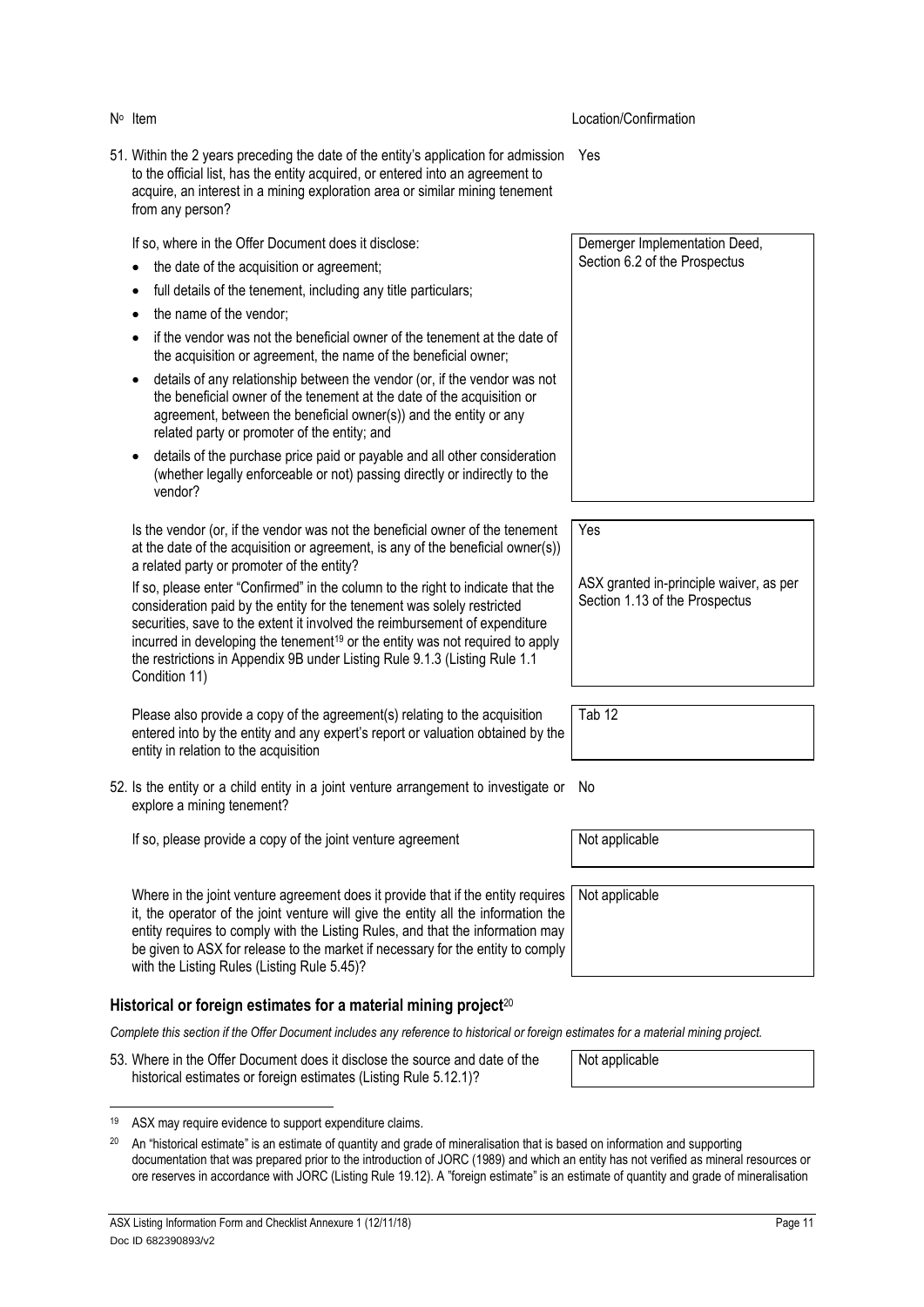### N<sup>o</sup> Item

- 54. Where in the Offer Document does it disclose whether the historical estimates or foreign estimates use categories of mineralisation other than those defined in JORC and if so, an explanation of the differences (Listing Rule 5.12.2)?
- 55. Where in the Offer Document does it disclose the relevance and materiality of the historical estimates or foreign estimates to the entity (Listing Rule 5.12.3)?
- 56. Where in the Offer Document does it disclose the reliability of the historical estimates or foreign estimates, including by reference to any of the criteria in JORC Table 1 which are relevant to understanding the reliability of the historical estimates or foreign estimates (Listing Rule 5.12.4)?
- 57. Where in the Offer Document does it disclose, to the extent known, a summary of the work programs on which the historical estimates or foreign estimates are based and a summary of the key assumptions, mining and processing parameters and methods used to prepare the historical estimates or foreign estimates (Listing Rule 5.12.5)?
- 58. Where in the Offer Document does it disclose any more recent estimates or data relevant to the reported mineralisation available to the entity (Listing Rule 5.12.6)?
- 59. Where in the Offer Document does it disclose the evaluation and/or exploration work that needs to be completed to verify the historical estimates or foreign estimates as mineral resources or ore reserves in accordance with JORC (Listing Rule 5.12.7)?
- 60. Where in the Offer Document does it disclose the proposed timing of any evaluation and/or exploration work that the entity intends to undertake and a comment on how the entity intends to fund that work (Listing Rule 5.12.8)?
- 61. Where in the Offer Document does it include the required cautionary statement that:
	- the estimates are historical estimates or foreign estimates and are not reported in accordance with the JORC Code;
	- a competent person has not done sufficient work to classify the historical estimates or foreign estimates as mineral resources or ore reserves in accordance with the JORC Code; and
	- it is uncertain that following evaluation and/or further exploration work that the historical estimates or foreign estimates will be able to be reported as mineral resources or ore reserves in accordance with the JORC Code (Listing Rule 5.12.9)?<sup>21</sup>

### Location/Confirmation

Not applicable

Not applicable

Not applicable

Not applicable

Not applicable

Not applicable

Prospectus Section 1.7, Prospectus Schedule 5, Independent Technical Assessment Report by Cube Consulting for each prospect section

Not applicable

Not applicable

Not applicable

 $\overline{a}$ 

that was prepared using a mineral resources classification and reporting standard from another jurisdiction prior to an entity acquiring, or entering into an agreement to acquire, an interest in a mining tenement that contains the deposit, and which the entity has not verified as mineral resources or ore reserves in accordance with JORC (Listing Rule 19.12). Note that an entity must not include historical estimates or foreign estimates (other than qualifying foreign estimates) of mineralisation in an economic analysis (including a scoping study, preliminary feasibility study, or a feasibility study) of the entity's mineral resources and ore reserves holdings (see Listing Rule 5.11).

<sup>&</sup>lt;sup>21</sup> Note that the cautionary statement must be proximate to, and have equal prominence as, the reported historical estimates or foreign estimates.